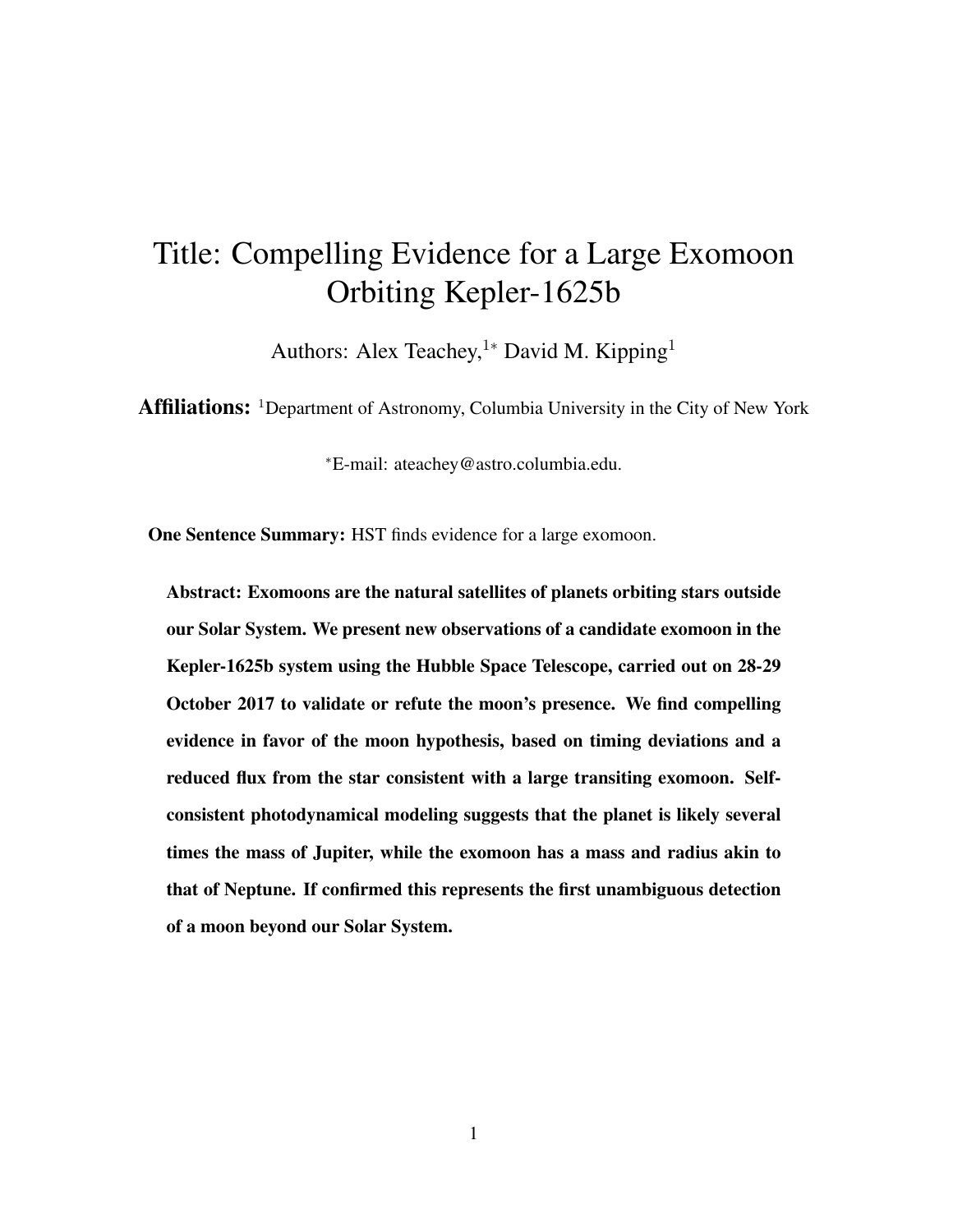Main Text: The search for exomoons remains in its infancy. To date, there are no confirmed exomoons in the literature, although an array of techniques have been proposed to detect their existence, such as microlensing (*1–3*), direct imaging (*4,5*), cyclotron radio emission (*6*), pulsar timing (*7*) and transits (*8–10*). The transit method is particularly attractive however since many small planets down to lunar radius have already been detected (*11*), and transits afford repeated observing opportunities to further study candidate signals.

Previous searches for transiting moons have established that Galilean-sized moons are uncommon at semi-major axes of 0.1 to 1 AU (*12*). This result is consistent with theoretical work which has shown that the shrinking Hill sphere (13) and potential capture into evection resonances (*14*) during a planet's inward migration could efficiently remove primordial moons. Nevertheless, amongst a sample of 284 transiting planets recently surveyed for moons, one planet did show some evidence for a large satellite, Kepler-1625b (*12*). The planet is a Jupitersized validated world (*15*) orbiting a Solar-mass star (*16*) close to 1 AU in a likely circular path (*12*), making it a prime *a priori* candidate for moons. Based on this, and the hints seen in the three transits observed by *Kepler*, we requested and were awarded time on the Hubble Space Telescope (HST) to observe a fourth transit expected on 28-29 October 2017. In this work, we report on these new observations and their impact on the exomoon hypothesis for Kepler-1625b.

Our original analysis was the product of a multi-year survey and thus utilized an earlier version of the processed photometry released by the *Kepler* Science Operations Center (SOC). In that study (*12*), we used the Simple Aperture Photometry (SAP) from SOC pipeline version 9.0 (*17*), but the most recent and final data release uses version 9.3. In this work we have re-analyzed the *Kepler* data using the revised photometry, which includes updated aperture contamination factors that also affect our analysis. During this process, we also investigated the effect of varying the model used to remove long-term trend present in the *Kepler* data.

We detrended the revised *Kepler* photometry using five independent methods. The first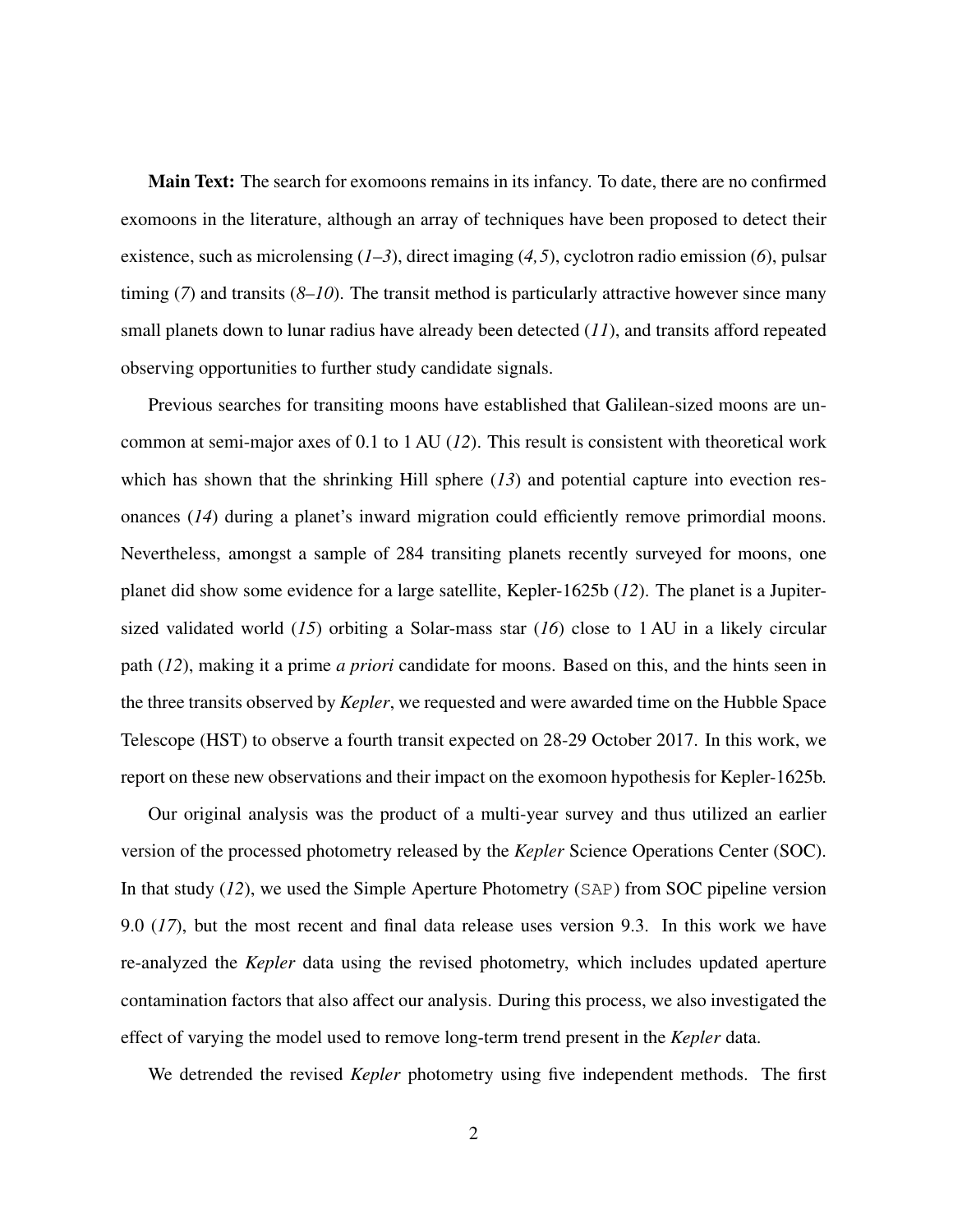method is the CoFiAM algorithm (*18*) which was the approach used in the original study, since it was specifically designed with exomoon detection in mind. In addition, we considered four other popular approaches: a polynomial fit, a local line fit, a median filter, and a Gaussian process (see the Supplementary Materials for a detailed description of each). The detrended photometry is stable across the different methods (see Figure 1), with a maximum standard deviation between any two SAP time series of 250 ppm, far below the median formal uncertainty of ∼ 590 ppm. Although we verified the Presearch Data Conditioning (PDC) version of the photometry (*19, 20*) produces similar results (as evident in Figure 1), we ultimately only use the five SAP reductions in what follows. We produce a "method marginalized" final time series by taking the median of the  $i<sup>th</sup>$  datum across the five methods and propagating the variance between them into a revised uncertainty estimate (see the Supplementary Materials for details). In this way, we produce a robust correction of the *Kepler* data accounting for differences in model assumptions.

We fit photodynamical models (*21*) to the revised *Kepler* data, using the updated contamination factors from SOC v9.3, prior to introducing the new HST data. Bayesian model selection reveals only a modest preference for the moon model, with the Bayes factor  $(K)$ , going from  $2 \log K = 20.4$  in our original study down to just 1.0 now. Detailed investigation reveals that this is not due to our new detrending approach, as we applied our method marginalized detrending to the original v9.0 data and recovered a similar result to our original analysis (see the Supplementary Materials for details). Instead, it appears that the reduced evidence is largely caused by the changes in the SAP photometry going from v9.0 to v9.3, and to a lesser degree by the new contamination factors. This can be seen in Figure 1, where the third transit in particular experiences a pronounced change between the two versions, and it was this epoch which displayed the greatest evidence for a moon-like signature in the original analysis.

With a much larger aperture than *Kepler*, HST is expected to provide several times more pre-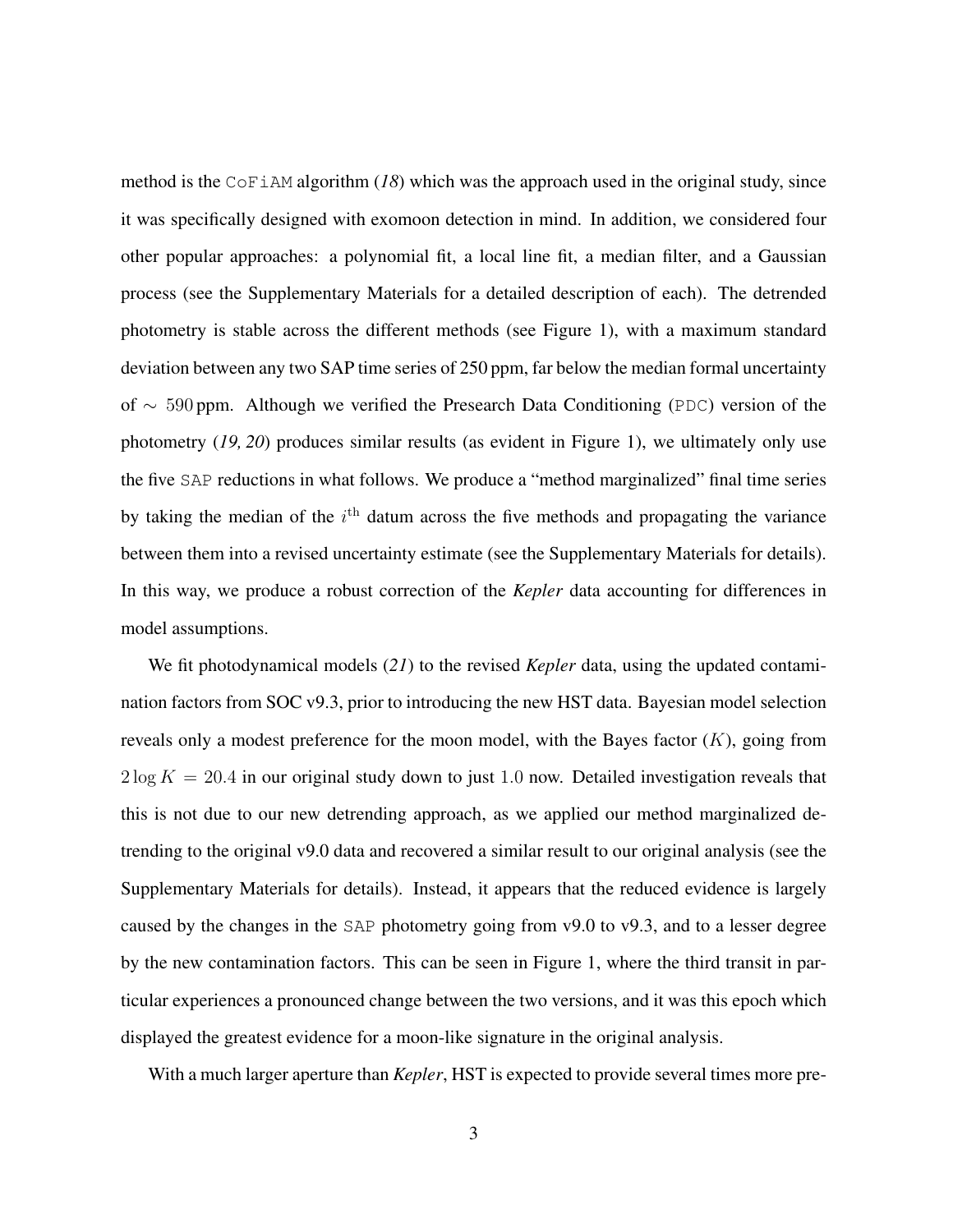cise photometry. Accordingly, the question as to whether Kepler-1625b hosts a large moon or not should incorporate this new information and in what follows we describe how we processed the HST data and then combined it with the revised *Kepler* photometry.

HST monitored the transit of Kepler-1625b occurring on 28-29 October, 2017 with Wide Field Camera 3 (WFC3). A total of 26 orbits, amounting to some 40 hours, were devoted to observing the event. The observations consisted of one direct image and 232 exposures using the G141 grism, a slitless spectroscopy instrument that projects the star's spectrum across the CCD. This provides spectral information on the target in the near-infrared from approximately 1.1 to 1.7 microns. Of these 232 exposures, only three were unusable, as they coincided with the spacecraft's passage through the South Atlantic Anomaly, at which time HST is forced to use its less-accurate gyroscopic guidance system. Each exposure lasted roughly 5 minutes, resulting in about 45 minutes on target per orbit. Images are extracted using standard tools made available by the Science Telescope Space Institute (STScI) and are described in the Supplementary Materials.

Native HST time stamps, recorded in the Modified Julian Date  $(MJD_{UTC})$  system, were converted to Barycentric Julian Date (BJD<sub>UTC</sub>) for consistency with the *Kepler* time stamps. The  $BJD_{UTC}$  system accounts for light travel time based on the position of the target and the observer with respect to the Solar System barycenter at the time of observation. As the position of HST is constantly changing we set the position of the observer to be the center of the Earth at the time of observation, for which a small discrepancy of  $\pm 23$  milliseconds is introduced. This discrepancy can be safely ignored for our purposes.

While the telescope performed nominally throughout the observation, three well-documented sources of systematic error are present in our data that require removal. First, thermal fluctuations due to the spacecraft's orbit lead to clear brightness changes across the entire CCD (sometimes referred to as "breathing"), which are corrected for by subtracting image-median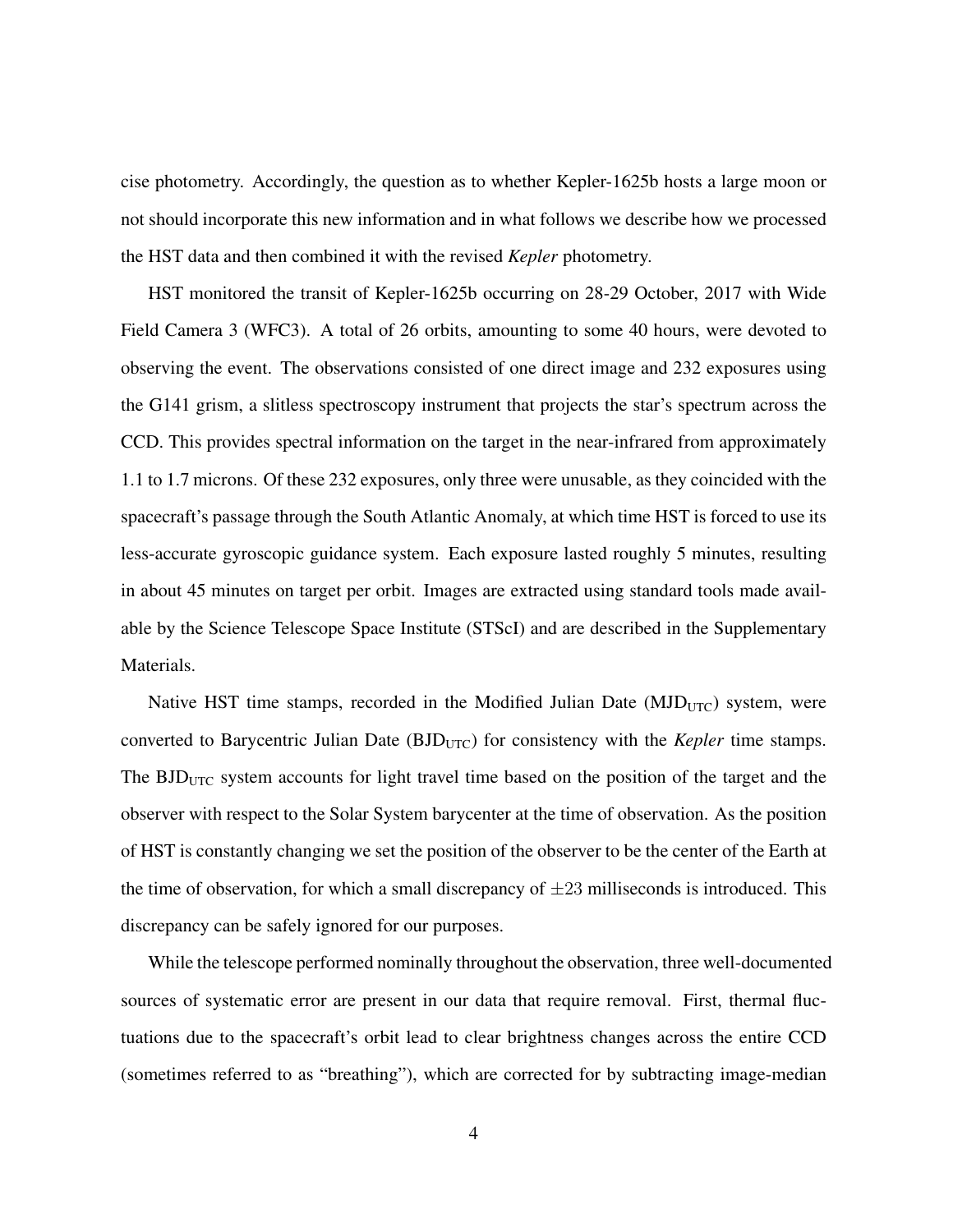fluxes (see the Supplementary Materials for details). After computing an optimal aperture for the target, we observe a strong intra-orbit ramping effect (also known as the "hook") in the white light curve (see Figure 2), which has been previously attributed to charge trapping in the CCD (*22, 23*). We initially tried a standard parametric approach for correcting these ramps using an exponential function, but found the result to be sub-optimal. Instead, we devised a new non-parametric approach described in the Supplementary Materials which substantially out-performs the previous approach.

We achieve a final mean intra-orbit precision of 375.5 ppm (versus 440.1 ppm using exponential functions), which is approximately 3.8 times more precise than *Kepler* when correcting for exposure time. The transit of Kepler-1625b is clearly observed even before the hook correction. After removal of the hooks, an apparent second decrease in brightness appears towards the end of the observations, which is evident even in the noisier exponential ramp corrected data (see Figure 2). Repeating our analysis for the only other bright star fully on the CCD, KIC4760469, reveals no peculiar behavior at this time indicating that the dip is not due to an instrumental common mode. Similarly, the centroids of both the target and the comparison star show no anomalous change around this time (see figure in the Supplementary Materials). (

By correlating the observed centroid variations with flux for both the target and the comparison star, we estimate that the small centroid changes in the second visit should induce (via residual pixel sensitivity variations) a flux change of ∼20 ppm, and certainly < 100 ppm (see figure in the Supplementary Materials). Since the moon-like dip is ∼500 ppm, it appears highly improbable that this could explain the apparent dip. In conclusion, although we cannot absolutely claim the moon-like dip is not due to an instrumental effect, we have shown that neither an instrumental common mode nor a residual pixel sensitivity effect can explain the dip and thus we proceed under the assumption it is astrophysical in what follows (see the Supplementary Materials for more details on these tests).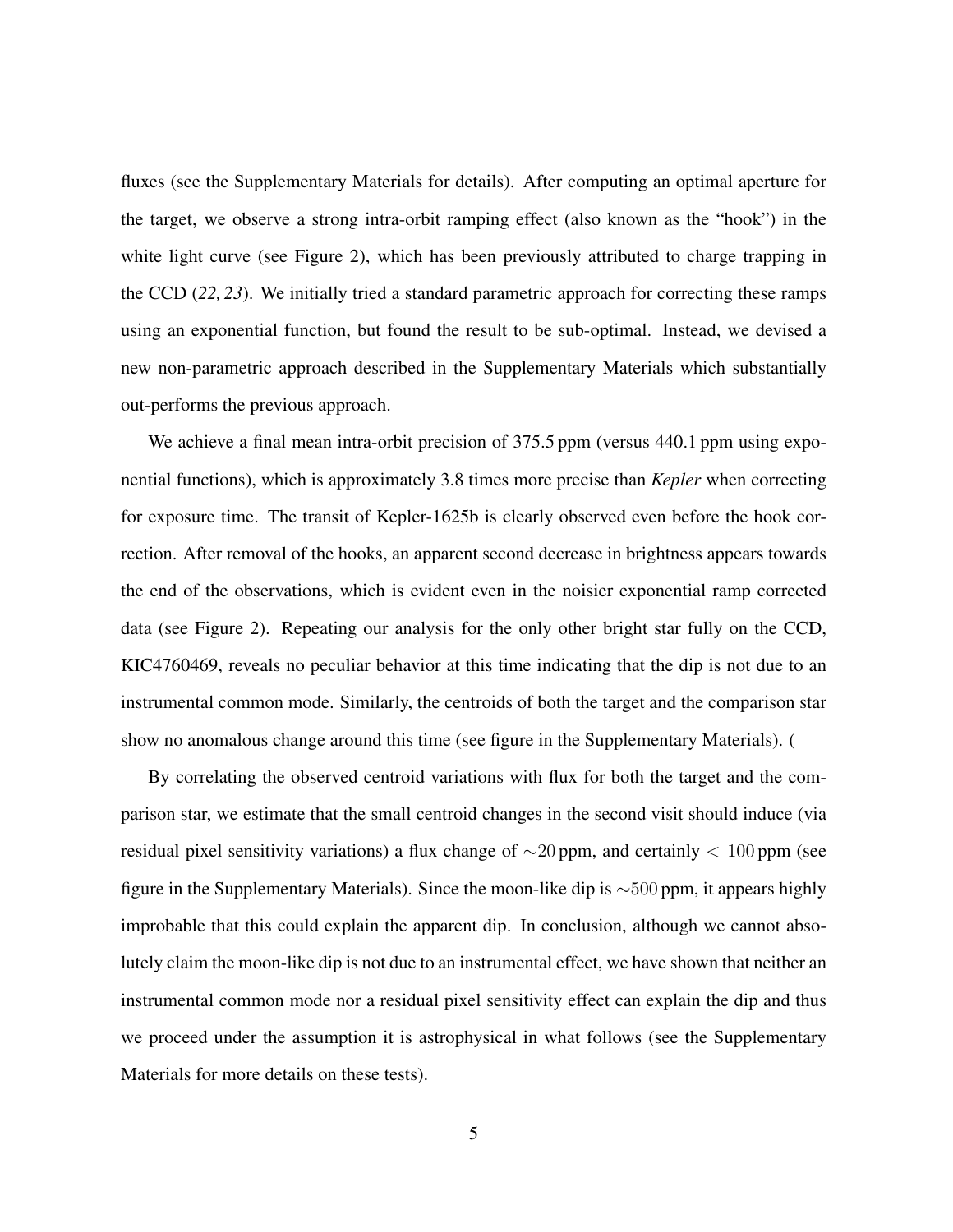Upon inspection of the HST images we identified a previously uncatalogued point source within 2 arcseconds of our target. The star resides at position angle 8.5 degrees East of North, with a derived *Kepler* magnitude of 22.65. Its faintness means that it produces negligible contamination to our target spectrum. We attribute its new identification to the fact that it is both exceptionally faint and so close to the target that it was always lost in the glare in other images. Utilizing a *Gaia*-derived distance to the target we find that, were this point source to be at the same distance, it would be within 4500 AU of Kepler-1625. It is not known if the two sources are physically associated, however. We estimate that the source contributes less than 1 part in 3000 to our final WFC3 white light curve and thus can be safely ignored.

In addition to the breathing and the hooks, a third well-known source of WFC3 systematic error we see is a visit-long trend (apparent in Figure 2). These trends have not yet been correlated to any physical parameter related to the WFC3 observations (*24*), and thus the conventional approach is a linear slope (e.g. (*25–27*)) although a quadratic model has been used in some instances (e.g. (*28, 29*)). The timescale of the variations are comparable to the transit itself and thus cannot be removed in isolation, rather any detrending model is expected to be covariant with the transit model. For this reason, it was necessary to perform the detrending regression simultaneous to the actual transits fits. We considered three possible trend models; linear, quadratic and exponential. All models include an extra parameter describing a flux offset between the  $14<sup>th</sup>$  and  $15<sup>th</sup>$  orbits. This is motivated by the fact that the spacecraft performed a full guide star acquisition at the beginning of the  $15<sup>th</sup>$  orbit (a new "visit"), and ends up placing the spectrum ∼0.1 pixels away from where it appeared during the first 14 orbits. Although the white light curve shows no obvious flux change at this time, the reddest channels display substantial shifts motivating this offset term.

Finally, we extract light curves in nine wavelength bins across the spectrum in an attempt to perform transmission spectroscopy. As a planet transits its host star, the atmosphere may absorb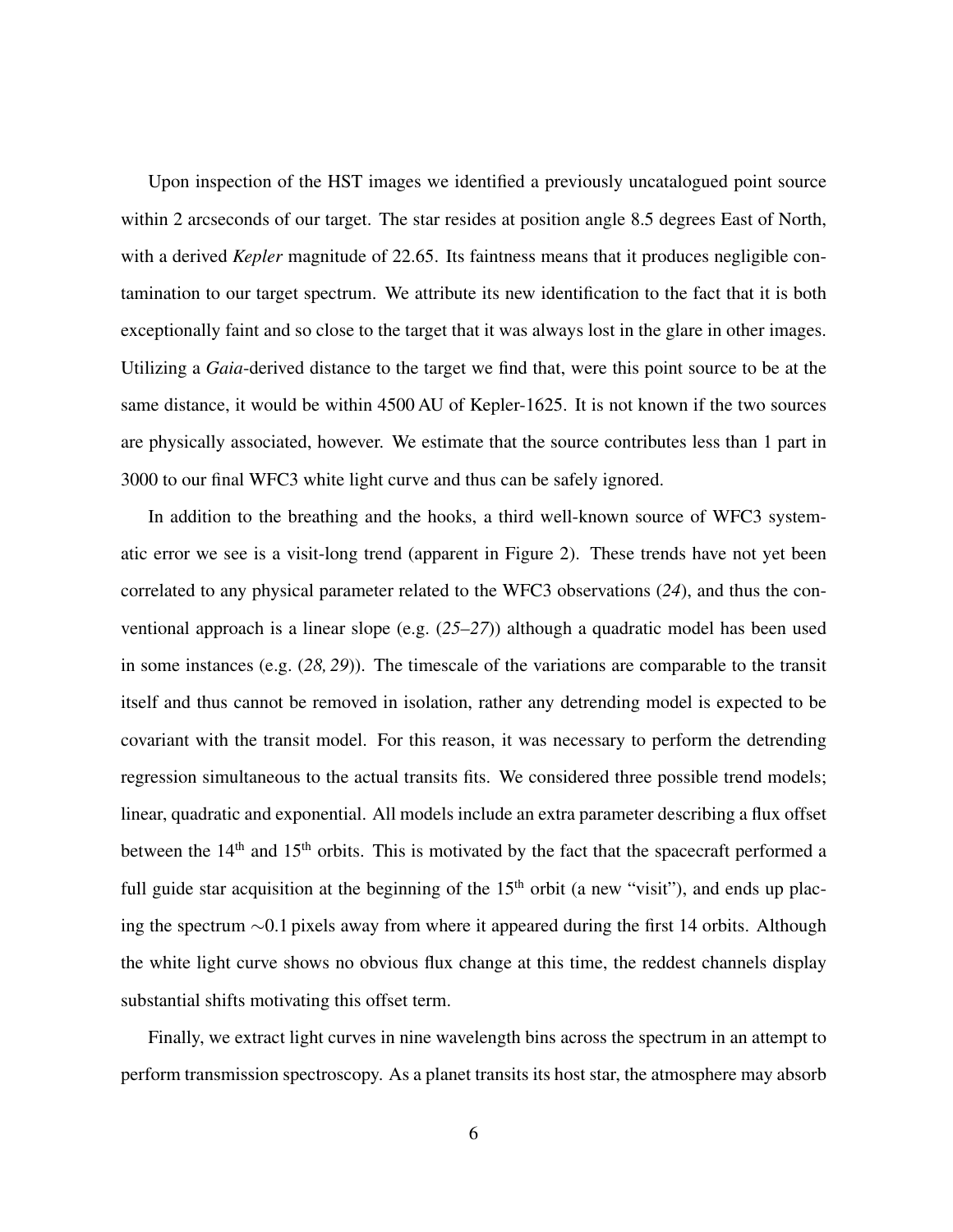different amounts of light depending on the constituent molecules and their abundances (*30*). This makes the planet's transit depth wavelength-dependent. An accurate measurement of these transit depths not only provides the potential to characterize the atmosphere's composition; it is also potentially useful in providing an independent measurement of the planet's mass (*31*). While a low surface gravity planet will show very pronounced molecular features and a steep slope at short wavelengths due to Rayleigh scattering, a high surface gravity world will yield a substantially flatter transmission spectrum.

With the HST WFC3 data prepared, we are ready to combine it with the revised *Kepler* data in order to regress candidate models and compare between them. We considered four different transit models, which when combined with three different visit-long trend models, leads to a total of 12 models to evaluate. The four transit models here were designated as P, for the planetonly model; T, for a model that fits the observed transit timing variations (TTVs) in the system agnostically; Z, for a zero-radius moon model, which may produce all the gravitational effects of an exomoon without the flux reductions of a moon transit; and M, which is the full planet plus moon model. Models are generated using the LUNA photodynamical software package (*21*) and regression is performed via the multimodal nested sampling algorithm MULTINEST (*32, 33*). For each model, we not only derive the joint *a posteriori* parameter samples, but also a Bayesian evidence (also known as the marginal likelihood) enabling direct calculation of the Bayes factor between models.

One clear result from our analysis is that the HST transit of Kepler-1625b occurred  $\simeq 72$ minutes earlier than expected, indicating transit timing variations in the system. Bayes factors between models P and T support this for any choice of detrending model (see Table 1), with the T fits returning a  $\chi^2$  decreased by 17 to 19 (for 1048 data points). Further, if we fit the *Kepler* data in isolation and make predictions for the HST transit time, the observed time is  $> 3\sigma$ discrepant (see figure in the Supplementary Materials). Identifying TTVs was among the first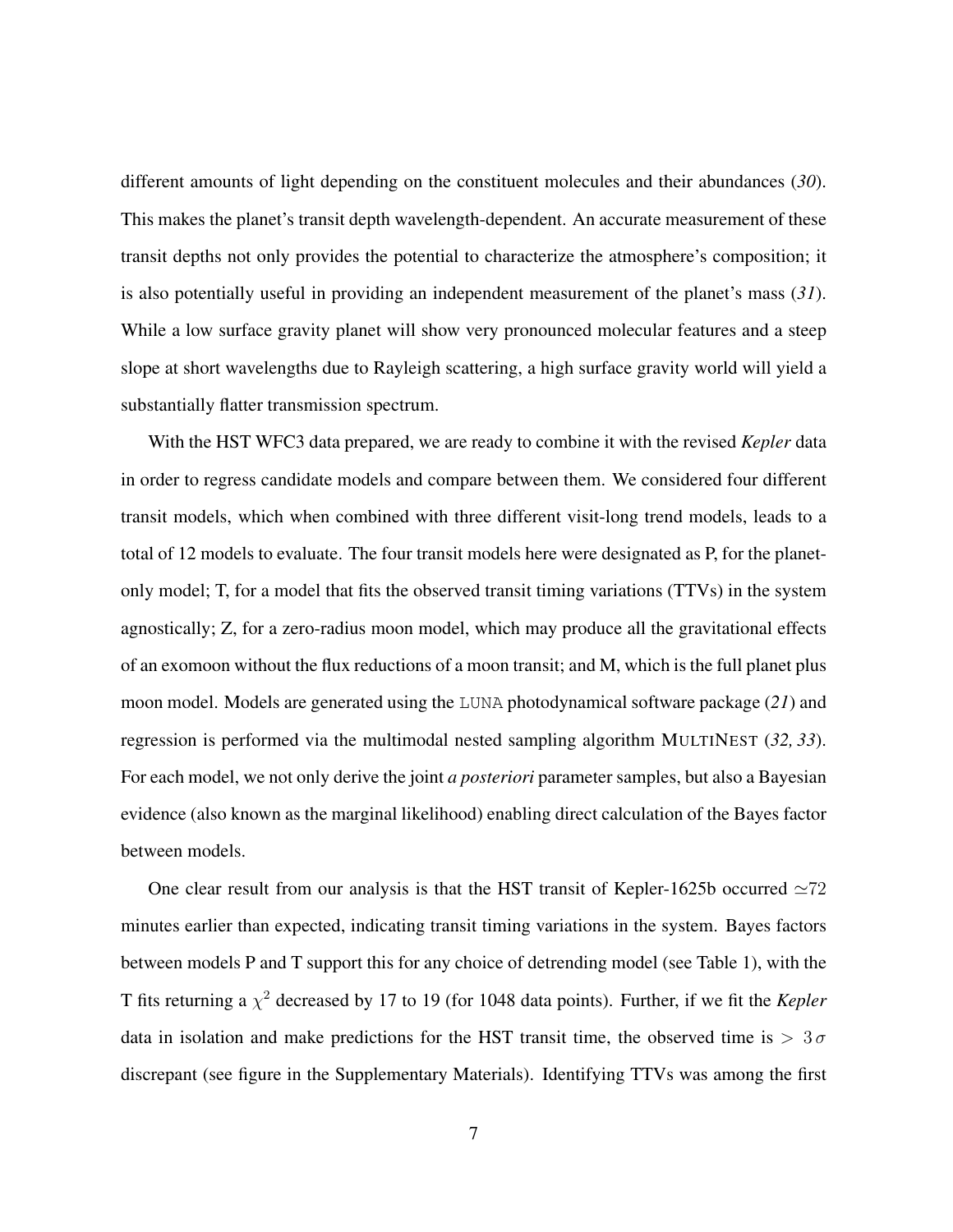methods proposed to discover exomoons (*8*), but certainly perturbations from an unseen planet could also be responsible. We find that the  $\simeq 25$  minute amplitude TTV can be explained by an external perturbing planet (see the Supplementary Materials), though with only four transits on hand it is not possible to constrain the mass or location of such a planet, and no other planet has been observed so far in the system.

We also found that model Z consistently out-performs model T, though the improvement to the fits is smaller at  $\Delta \chi^2 \simeq 2$ -5 (see Table 1). This suggests that the evidence for the moon based on timing effects alone goes beyond the TTVs, providing modest evidence in favor of additional dynamical effects such as duration changes (*9*) and/or impact parameter variation (*10*), both expected consequences of a moon present in the system. This by itself would not constitute a strong enough case for a moon detection claim, but we consider it to be an important additional check that a real exomoon would be expected to pass.

The most compelling piece of evidence for an exomoon would be an exomoon transit, in addition to the observed TTV. If Kepler-1625b's early transit were indeed due to an exomoon, then we should expect the moon to transit late on the opposite side of the barycenter. The previously mentioned existence of an apparent flux decrease towards the end of our observations is therefore where we would expect it to be under this hypothesis. Although we have established that this dip is most likely astrophysical, as yet we have not discussed its significance, nor its compatibility with a self-consistent moon model.

We find that our self-consistent planet+moon models (M) always out-perform all other transit models in terms of maximum likelihood and Bayesian evidences (see Table 1). The presence of a TTV and an apparent decrease in flux at the correct phase position together make for a compelling case for an exomoon at this point. However, as is apparent from Figure 3, the amplitude and shape of the putative exomoon transit varies somewhat between the trend models, leading to both distinct model evidences and associated system parameters.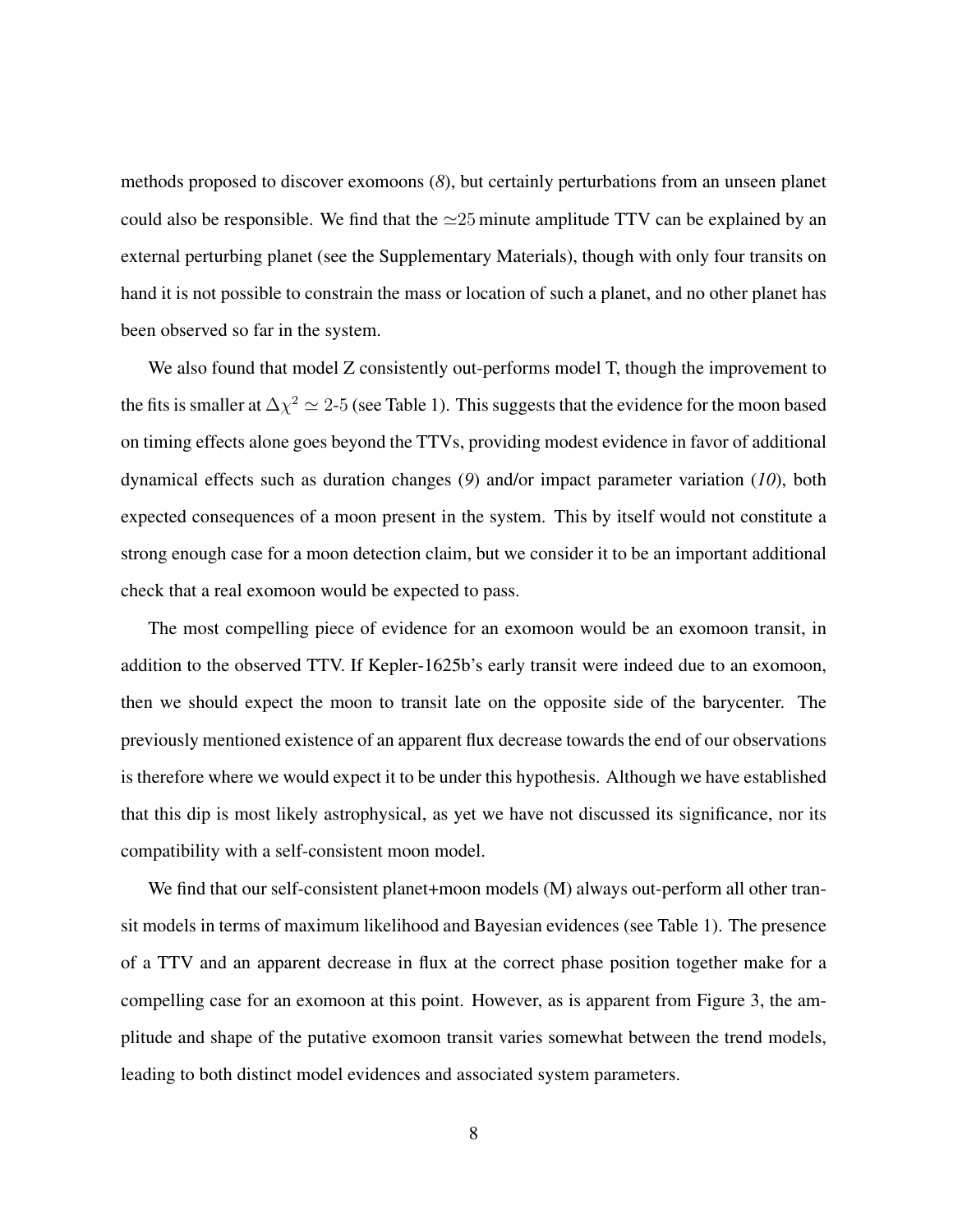Although the overall preference of the moon model is arguably best framed by comparison to model P, the significance of the moon-like transit alone is best framed by comparing M and Z alone. Such a comparison reveals a strong dependency on the implied significance to the trend model used. In the worst case, we have the quadratic model with  $2 \log K \simeq 4$ , corresponding to "positive evidence" (34) - although we note the absolute evidence  $\mathcal{Z}_M$  is the worst amongst the three. The linear model is far more optimistic yielding  $2 \log K \simeq 18$ , corresponding to "very strong evidence" (*34*), whereas the exponential sits between these extremes. The question then arises, which of our trend models is the correct one?

Because the linear model is a nested version of the quadratic model, and both models are linear with respect to time, it is more straight-forward to compare these two. The quadratic model essentially recovers the linear model, apparent from Figure 3, with a curvature within 1.5  $\sigma$  of zero, and yields almost the same best  $\chi^2$  score to within 1.2. This lack of meaningful improvement causes the log evidence to drop by 2.8, since evidences penalize wasted prior volume. The exponential model appears more competitive with a log evidence 1.72 lower, but a direct comparison of two different classes of models, such as these, is muddied by the fact that such analyses are sensitive to the choice of priors. The most useful comparison here is simply to state that the maximum likelihoods are within  $\Delta \chi^2 = 0.68$  of one another and thus are likely equally justified from data-driven perspective.

Another approach we considered is to weigh the trend models uses the posterior samples. Given a planet or moon's mass, there is probabilistic range of expected radii based on empirical mass-radius relations (*35*). Although we exclude extreme densities in our fits, parameters from model M can certainly lead to improbable solutions with regards to the photodynamically inferred (*36*) masses and radii.

To investigate this, we inferred the planetary mass using two methods for each model and evaluated their self-consistency. The first method combines the photodynamically-inferred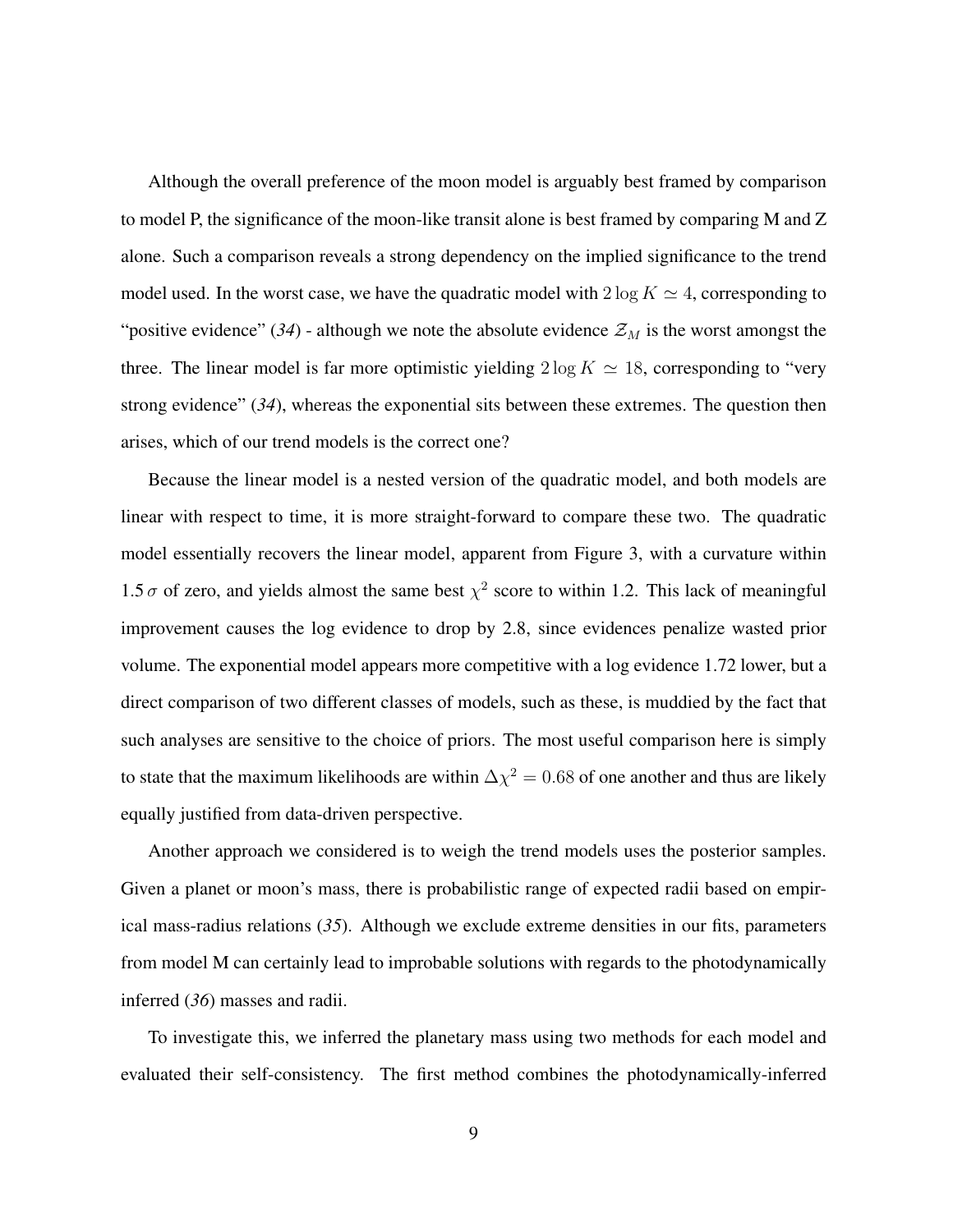planet-to-star mass ratio (*36*) with a prediction for the mass based on the well-constrained radius using forecaster; an empirical probabilistic mass-radius relation (*35*). The second method approaches the problem from the other side, taking the moon's radius and predicting its mass with forecaster then calculating the planetary mass via the photodynamicallyinferred moon-to-planet mass ratio. Our analysis (discussed in more detail in the Supplementary Materials) reveals that all three models have physically plausible solutions and generally converge at  $\sim 10^3 M_{\oplus}$  for the planetary mass, with the exception of the quadratic model had broader support extending down to Saturn-mass. We ultimately combined the two mass estimates to provide a final best-estimate for each model in Table 2.

As a consistency check, we used our derived transmission spectrum to constrain the allowed range of planetary masses for a cloudless atmosphere (*31*). Using an MCMC with Exo-Transmit (38), we find masses in the range of  $> 0.4$  Jupiter masses (to 95% confidence) are consistent with the nearly flat spectrum observed, assuming a cloudless atmosphere (see the Supplementary Materials for details).

In conclusion, the linear and exponential models appear to be the most justified by the data and also lead to slightly improved physical self-consistency, although we certainly cannot exclude the quadratic model at this time. For this reason, we elected to present the associated system parameters resulting from all three models in Table 2. The maximum *a posteriori* solutions from each, using model M, are presented in Figure 4 for reference.

We briefly comment on some of the inferred physical parameters for this system. First, we have assumed a circular moon orbit throughout due to the likely rapid effects of tidal circularization. However, we did allow the moon to explore three-dimensional orbits and find some evidence for non-coplanarity. Our solution favors a moon orbit tilted by about 45 degrees to the planet's orbital plane, with both pro- and retrograde solutions being compatible. The only comparable known large moon with such an inclined orbit is Triton around Neptune, which is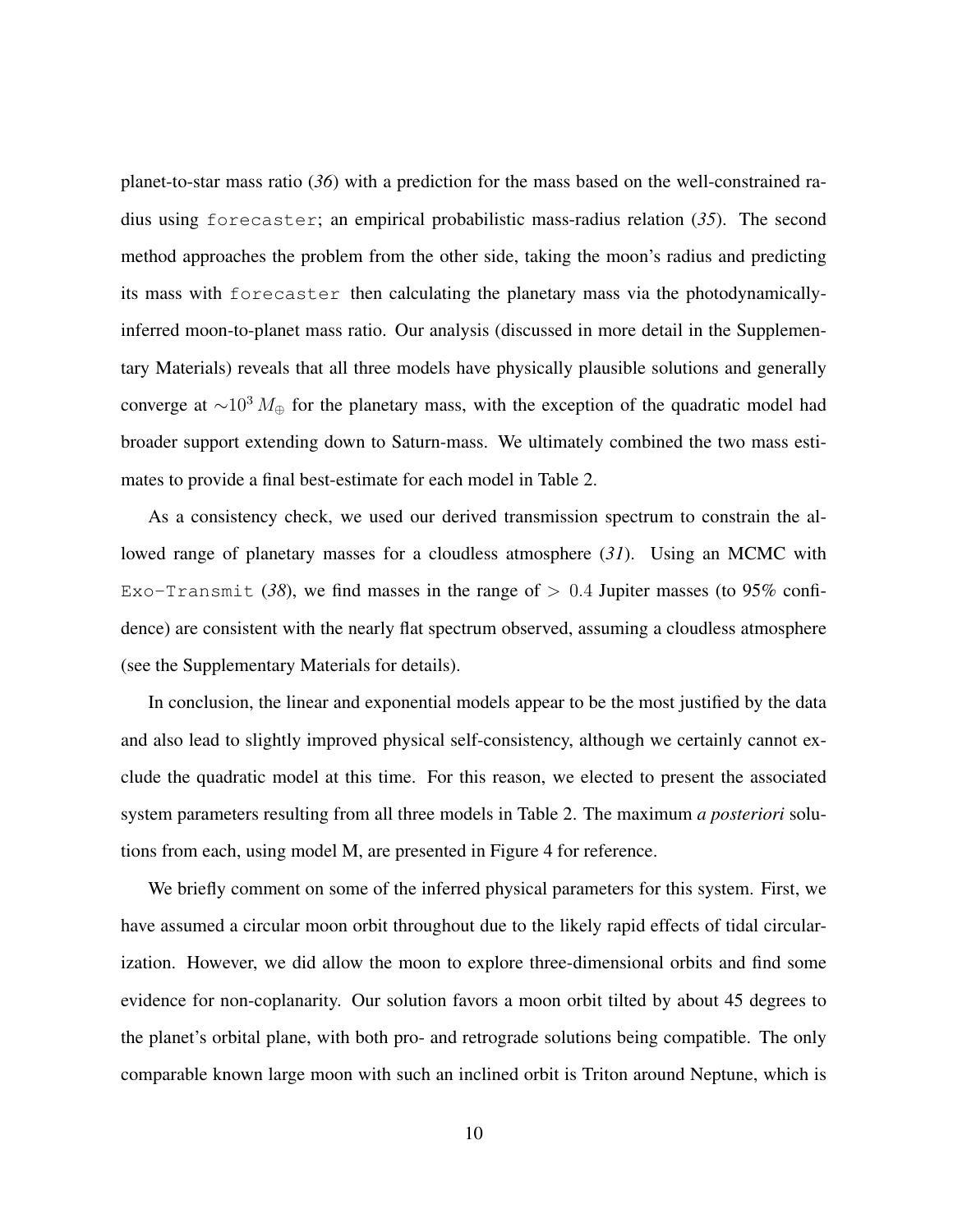generally thought to be a captured Kuiper Belt object (*39*). However, we caution that the constraints here are weak, reflected by the posterior's broad shape, and thus it would be unsurprising if the true answer is in fact coplanar.

One jarring aspect of the system is the sheer scale of it. The exomoon has a radius of  $\simeq$ 4  $R_{\oplus}$ , making it very similar to Neptune or Uranus in size. The measured mass, including the forecaster constraints, comes in at  $\log(M_S/M_{\oplus}) = (1.2 \pm 0.3) M_{\oplus}$ , which is again compatible with Neptune or Uranus (although note that this solution is in part informed by an empirical mass-radius relation). This Neptune-like moon orbits a planet with a size fully compatible with that of Jupiter at  $(11.4 \pm 1.5) R_{\oplus}$ , but most likely a few times more massive. Finally, although the moon's period is highly degenerate and multimodal, we find the semimajor axis is relatively wide at  $\simeq 40$  planetary radii. With a Hill radius of  $(200 \pm 50)$  planetary radii, this is well within the Hill sphere and expected region of stability.

The blackbody equilibrium temperature of the planet and moon, assuming zero albedo, is  $\sim$ 350 K. Adopting a more realistic albedo can drop this down to  $\sim$  300 K. Of course, as a likely gaseous pair of objects there is not much prospect of habitability here, although it appears that the moon can indeed be in the temperature zone for optimistic definitions of the habitable zone.

What is particularly interesting about the star is that it appears to be a Solar mass star evolving off the main sequence. This inference is supported a recent analysis of the *Gaia* DR2 parallax by (*40*), as well as our own isochrone fits (see the Supplementary Materials). We find that the star is certainly older than than Sun, at  $\simeq$  10 Gyr in age, and that insolation at the location of the system was thus lower in the past. The luminosity was likely close to Solar for most of the star's life, making the equilibrium temperature drop down to ∼250 K for Jovian albedos for most of its existence. The old age of the system also implies plenty of time for tidal evolution, which could explain why we find the moon at a fairly wide orbital separation.

The origins of such a system can only be speculated upon at this time. A mass ratio of 1.5%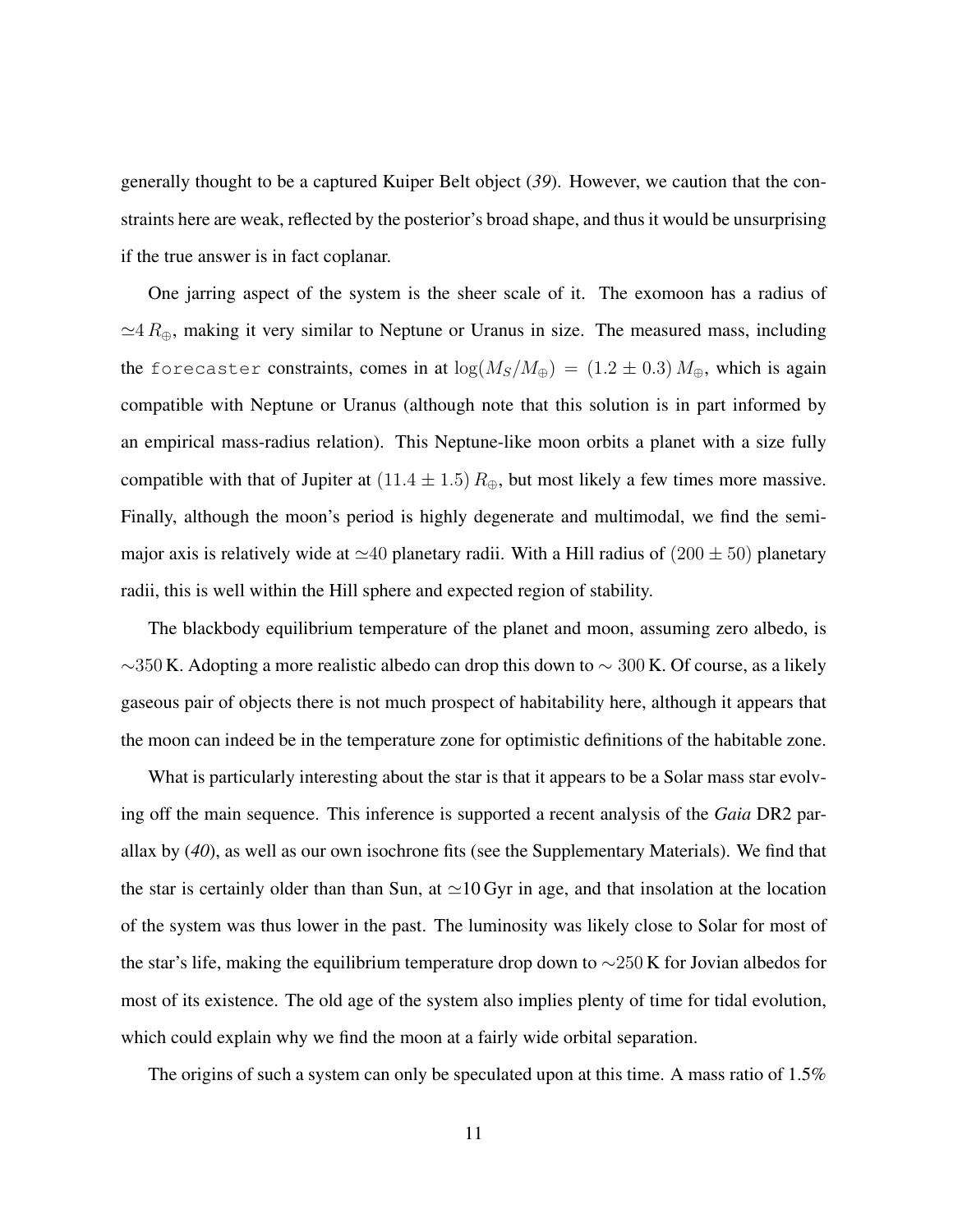is certainly not unphysical from in-situ formation using gas-starved disk models, but it does represent the very upper end of what numerical simulations form (*37*). In such a scenario, a separate explanation for the tilt would be required. Impacts between gaseous planets leading to captured moons is not well-studied but could be worth further investigation. A binary exchange mechanism would be challenged by the requirement for a Neptune to be in an initial binary with comparably mass object, such as a Super-Earth (*39*). Formation of an initial binary planet, perhaps through tidal capture, seems improbable due to the tight orbits simulation work tends to produce from such events (*41*). If confirmed, Kepler-1625b-i will certainly provide an interesting puzzle for theorists to solve.

Taken together, a detailed investigation of a suite of models tested in this work suggest that the exomoon hypothesis is the best explanation to the presently available observations. The two main pieces of information driving this result are i) a strong case for TTVs, in particular a 72 minute early transit observed during our HST observations and ii) a moon-like transit signature apparent even in the pre-detrended data. We also note that we find a modestly improved evidence when including additional dynamical effects induced by moons aside from TTVs.

The exomoon hypothesis is further strengthened by our analysis which demonstrates that a) the moon-like transit is not due to an instrumental common mode nor residual pixel sensitivity variations; b) the moon-like transit occurs at the correct phase position to also explain the observed TTV; and c) simultaneous detrending and photodynamical modeling retrieves a solution which is not only favored by the data, but is also physically self-consistent.

Put together, these points make for a compelling case for an exomoon around Kepler-1625b. It also represents the simplest hypothesis to explain both the TTV and the post-transit flux decrease, since other solutions would require two separate and unconnected explanations for these two observations.

There remains some aspects of our present interpretation of the data that give us pause.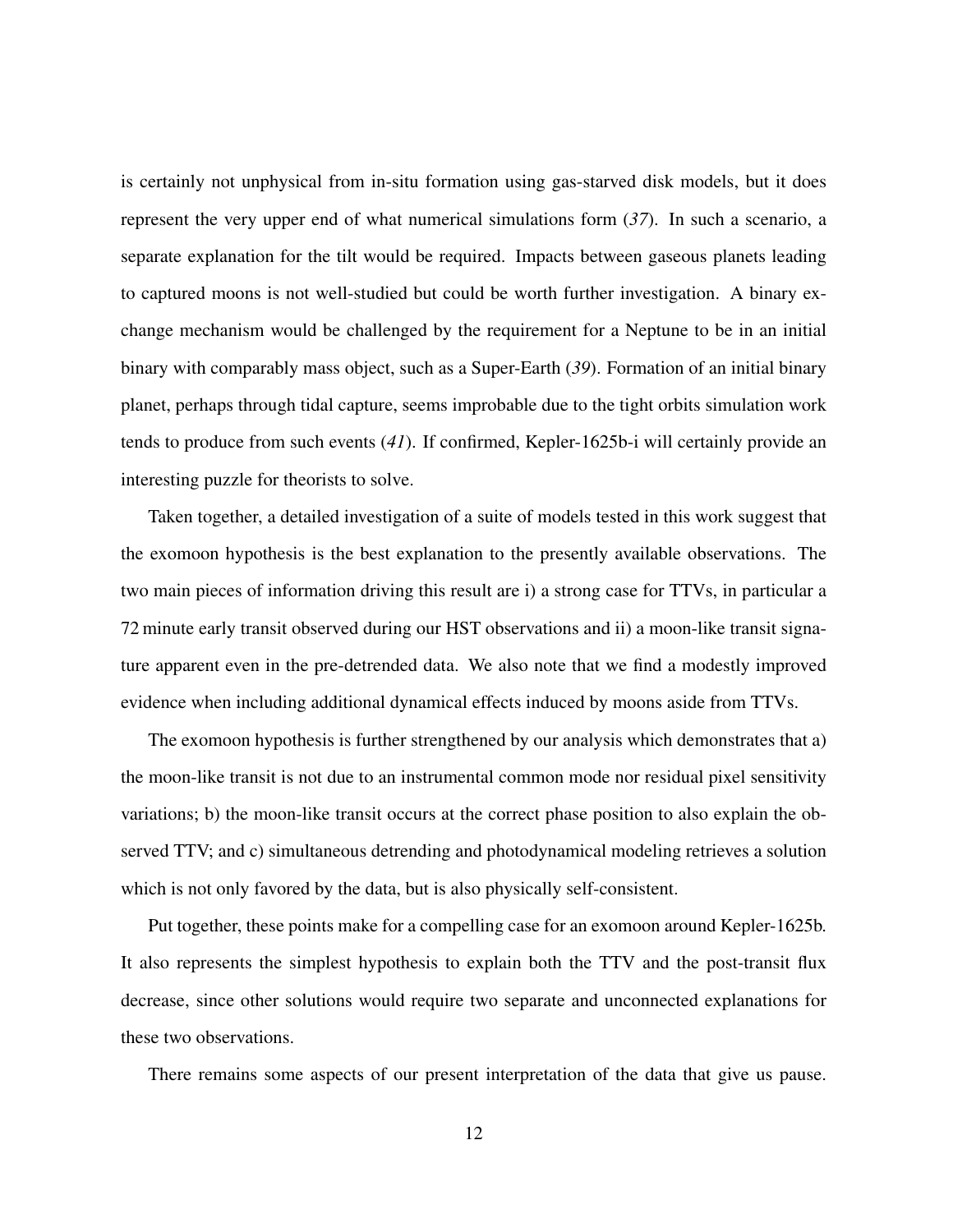First, the moon's Neptunian size and inclined orbit are peculiar, though it is difficult to assess how likely this is *a priori* since no previously known exomoons exist. Second, the moon's transit occurs towards the end of the observations and more out-of-transit data could have more cleanly resolved this signal. Nevertheless, we highlight that no centroid shifts nor flux changes in our comparison star are found around this time, and thus the dip appears astrophysical in nature. Third, the moon's inferred properties are sensitive to the model used for correcting HST's visit-long trend and thus some uncertainty remains regarding the true system properties. However, the solution we deem most likely, a linear visit-long trend, also represents the most widely agreed upon solution for the visit-long trend in the literature.

Finally, it is somewhat ironic that the case for observing Kepler-1625b with HST was contingent on a previous data release of the *Kepler* photometry which indicated a moon (*12*), while the most recent data release only modestly favors that hypothesis when treated in isolation. Despite this, we would argue that planets like Kepler-1625b were always ideal targets for exomoon follow-up, being a Jupiter-sized planet on a wide, circular orbit around a Solar-mass star. There are certainly hints of the moon present even in the revised *Kepler* data, but it is the HST data - with a precision four times superior to *Kepler*- which is critical to the driving the moon as the favored model. These points suggest that it would be worthwhile to pursue similar *Kepler* planets for exomoons with HST or other facilities, even if the *Kepler* data alone do not show large moon-like signatures. Furthermore, our work demonstrates how impactful the changes to *Kepler* photometry were, at least in this case, as it suggests other results over the course of the *Kepler* mission may be similarly impacted, particularly for small signals.

All in all, it is difficult to assign a precise probability to the reality of Kepler-1625b-i. Formally, the preference for the moon model over the planet-only model is very high, with a Bayes factor exceeding 400,000. On the other hand, this is a complicated and involved analysis where a minor effect unaccounted for, or anomalous artefact, could potentially change our interpreta-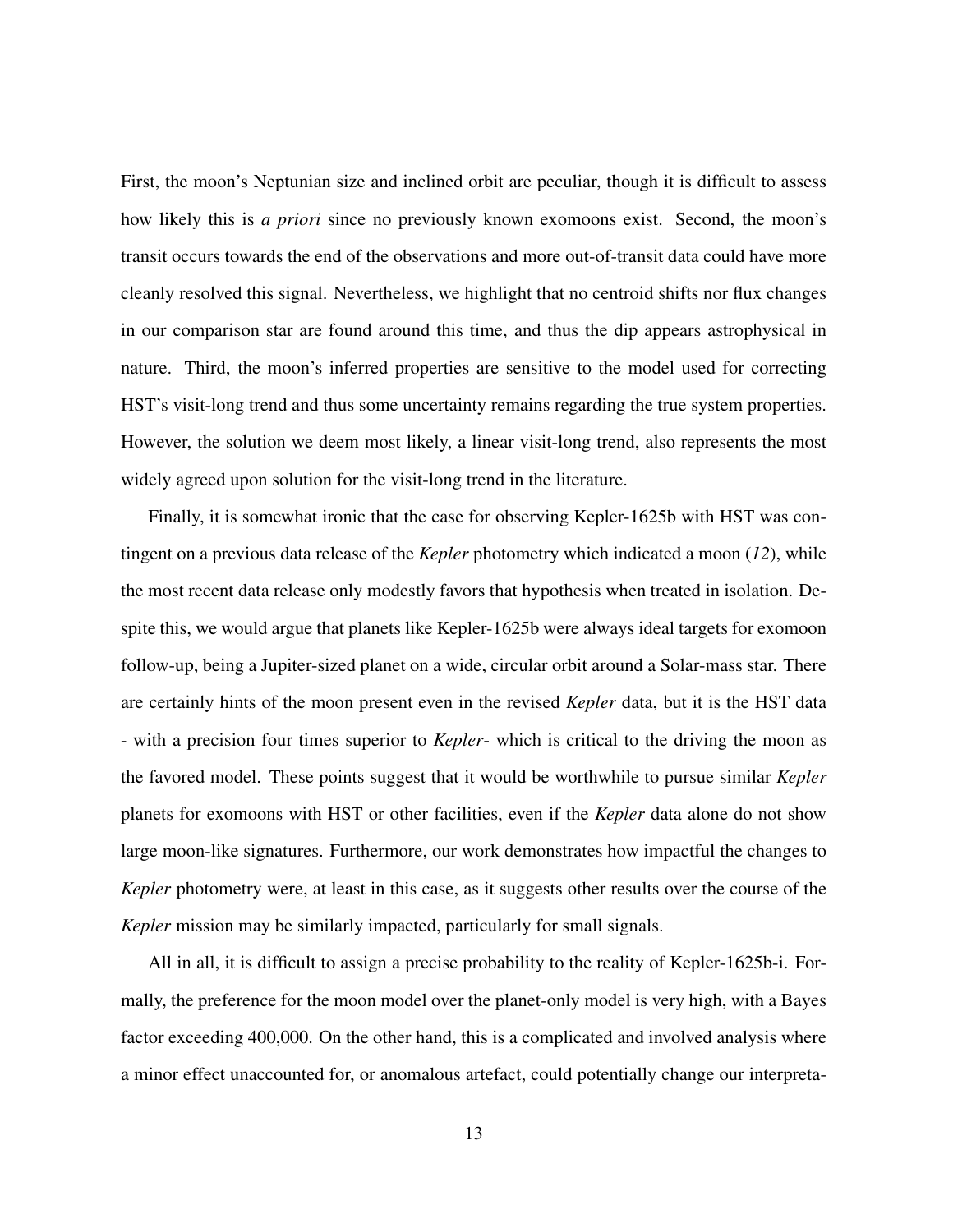tion. In short, it is the unknown unknowns that we cannot quantify. These reservations exist because this would be a first of its kind detection - the first exomoon. Historically, the first exoplanet claims faced great skepticism because there was simply no precedence for them. If many more exomoons are detected in the coming years with similar properties to Kepler-1625b-i, it would hardly be a controversial claim to add one more. Ultimately, Kepler-1625b-i cannot be considered confirmed until it has survived the long scrutiny of many years, observations and community skepticism, as well as perhaps the detection of similar such objects. Despite this, it is an exciting reminder of how little we really know about distant planetary systems and the great spirit of discovery exoplanetary science embodies.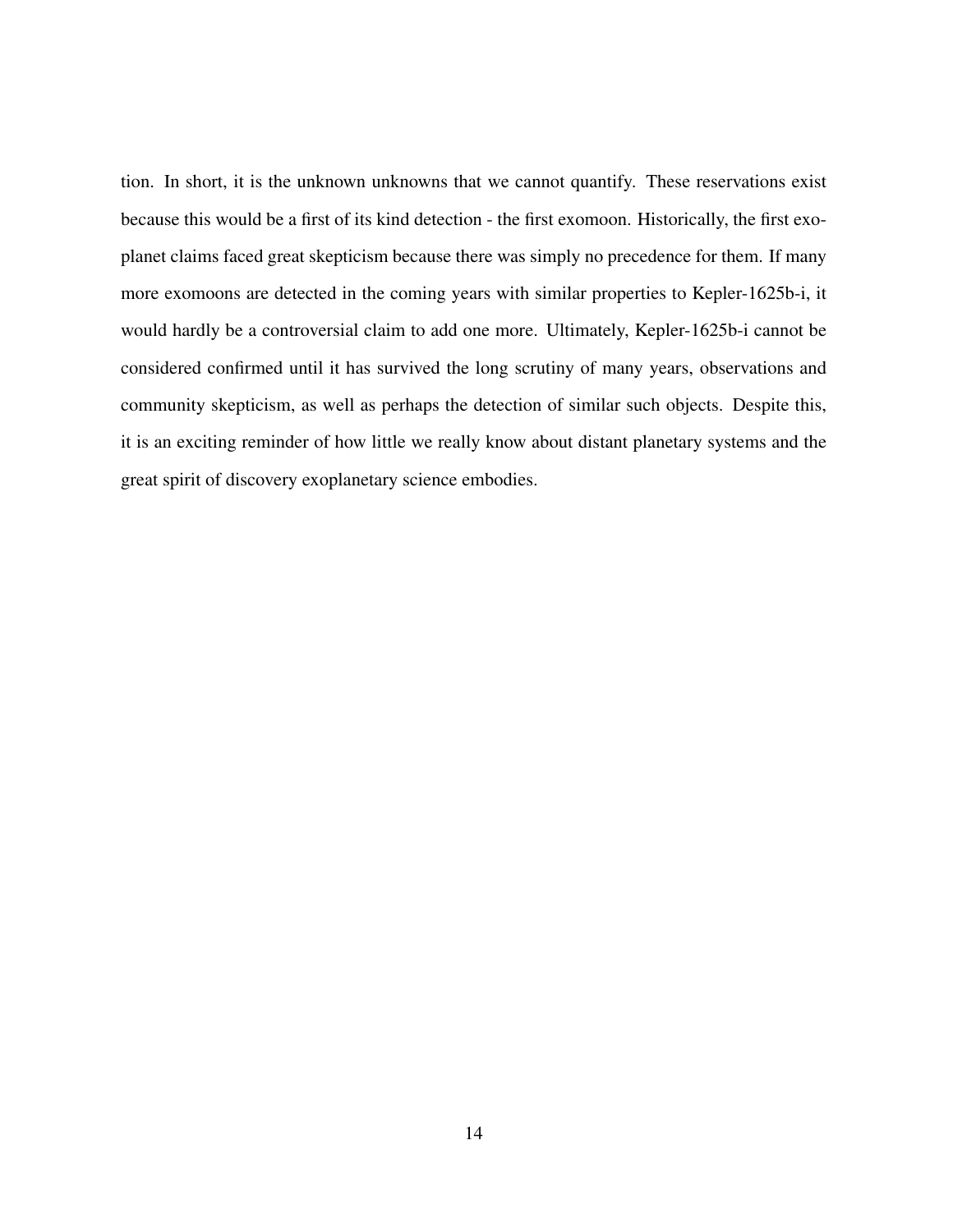## References and Notes

- 1. Han, C., Han, W. 2002. On the Feasibility of Detecting Satellites of Extrasolar Planets via Microlensing. The Astrophysical Journal 580, 490.
- 2. Han, C. 2008. Microlensing Detections of Moons of Exoplanets. The Astrophysical Journal 684, 684.
- 3. Liebig, C. 2010. Detectability of Extrasolar Moons as Gravitational Microlenses. Astronomy & Astrophysics 520, 68.
- 4. Cabrera, J., Schneider, J. 2007. Detecting companions to extrasolar planets using mutual events. Astronomy and Astrophysics 464, 1133.
- 5. Agol, E., Jansen, T., Lacy, B., Robinson, T. D., Meadows, V. 2015. The Center of Light: Spectroastrometric Detection of Exomoons. The Astrophysical Journal 812, 5.
- 6. Noyola, J. P., Satyal, S., Musielak, Z. E. 2014. Detection of Exomoons through Observation of Radio Emissions. The Astrophysical Journal 791, 25.
- 7. Lewis, K. M., Sackett, P. D., Mardling, R. A. 2008. Possibility of Detecting Moons of Pulsar Planets through Time-of-Arrival Analysis. The Astrophysical Journal 685, L153.
- 8. Sartoretti, P., Schneider, J. 1999. On the detection of satellites of extrasolar planets with the method of transits. Astronomy and Astrophysics Supplement Series 134, 553.
- 9. Kipping, D. M. 2009. Transit timing effects due to an exomoon. Monthly Notices of the Royal Astronomical Society 392, 181.
- 10. Kipping, D. M. 2009. Transit timing effects due to an exomoon II. Monthly Notices of the Royal Astronomical Society 396, 1797.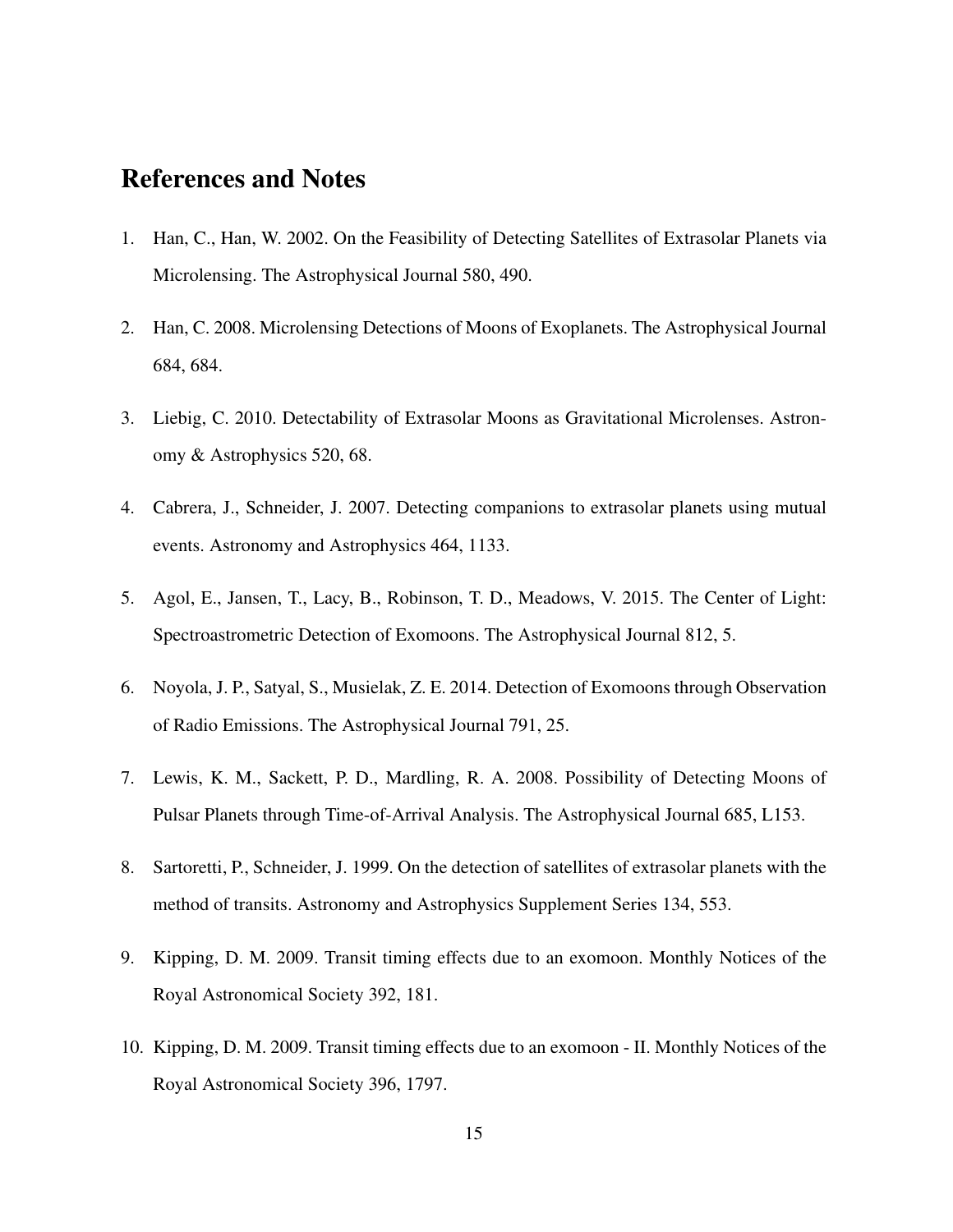- 11. Barclay, T., and 57 colleagues 2013. A sub-Mercury-sized exoplanet. Nature 494, 452.
- 12. Teachey, A., Kipping, D. M., Schmitt, A. R. 2018. HEK. VI. On the Dearth of Galilean Analogs in Kepler, and the Exomoon Candidate Kepler-1625b I. The Astronomical Journal 155, 36.
- 13. Namouni, F. 2010. The Fate of Moons of Close-in Giant Exoplanets. The Astrophysical Journal 719, L145.
- 14. Spalding, C., Batygin, K., Adams, F. C. 2016. Resonant Removal of Exomoons during Planetary Migration. The Astrophysical Journal 817, 18.
- 15. Morton, T. D., and 7 colleagues 2016. False Positive Probabilities for all Kepler Objects of Interest: 1284 Newly Validated Planets and 428 Likely False Positives. The Astrophysical Journal 822, 86.
- 16. Mathur, S., and 16 colleagues 2017. Revised Stellar Properties of Kepler Targets for the Q1-17 (DR25) Transit Detection Run. The Astrophysical Journal Supplement Series 229, 30.
- 17. Jenkins, J. M., and 29 colleagues 2010. Overview of the Kepler Science Processing Pipeline. The Astrophysical Journal 713, L87.
- 18. Kipping, D. M., Hartman, J., Buchhave, L. A., Schmitt, A. R., Bakos, G. Á., Nesvorný, D. 2013. The Hunt for Exomoons with Kepler (HEK). II. Analysis of Seven Viable Satellitehosting Planet Candidates. The Astrophysical Journal 770, 101.
- 19. Stumpe, M. C., and 10 colleagues 2012. Kepler Presearch Data Conditioning I—Architecture and Algorithms for Error Correction in Kepler Light Curves. Publications of the Astronomical Society of the Pacific 124, 985.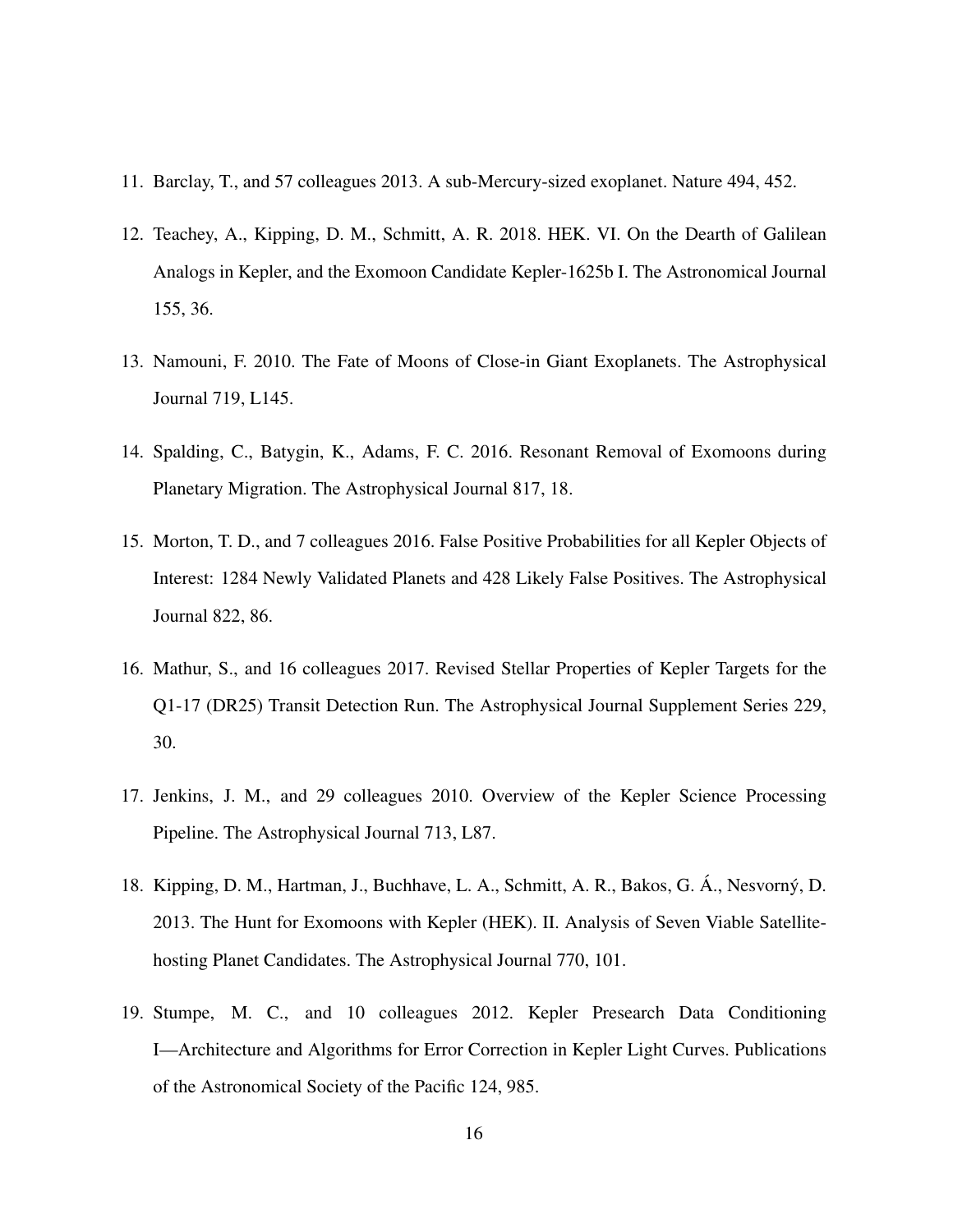- 20. Smith, J. C., and 10 colleagues 2012. Kepler Presearch Data Conditioning II A Bayesian Approach to Systematic Error Correction. Publications of the Astronomical Society of the Pacific 124, 1000.
- 21. Kipping, D. M. 2011. LUNA: an algorithm for generating dynamic planet-moon transits. Monthly Notices of the Royal Astronomical Society 416, 689.
- 22. Agol, E., and 6 colleagues 2010. The Climate of HD 189733b from Fourteen Transits and Eclipses Measured by Spitzer. The Astrophysical Journal 721, 1861.
- 23. Berta, Z. K., and 9 colleagues 2012. The Flat Transmission Spectrum of the Super-Earth GJ1214b from Wide Field Camera 3 on the Hubble Space Telescope. The Astrophysical Journal 747, 35.
- 24. Wakeford, H. R., Sing, D. K., Evans, T., Deming, D., Mandell, A. 2016. Marginalizing Instrument Systematics in HST WFC3 Transit Light Curves. The Astrophysical Journal 819, 10.
- 25. Huitson, C. M., and 16 colleagues 2013. An HST optical-to-near-IR transmission spectrum of the hot Jupiter WASP-19b: detection of atmospheric water and likely absence of TiO. Monthly Notices of the Royal Astronomical Society 434, 3252.
- 26. Ranjan, S., and 6 colleagues 2014. Atmospheric Characterization of Five Hot Jupiters with the Wide Field Camera 3 on the Hubble Space Telescope. The Astrophysical Journal 785, 148.
- 27. Knutson, H. A., and 9 colleagues 2014. Hubble Space Telescope Near-IR Transmission Spectroscopy of the Super-Earth HD 97658b. The Astrophysical Journal 794, 155.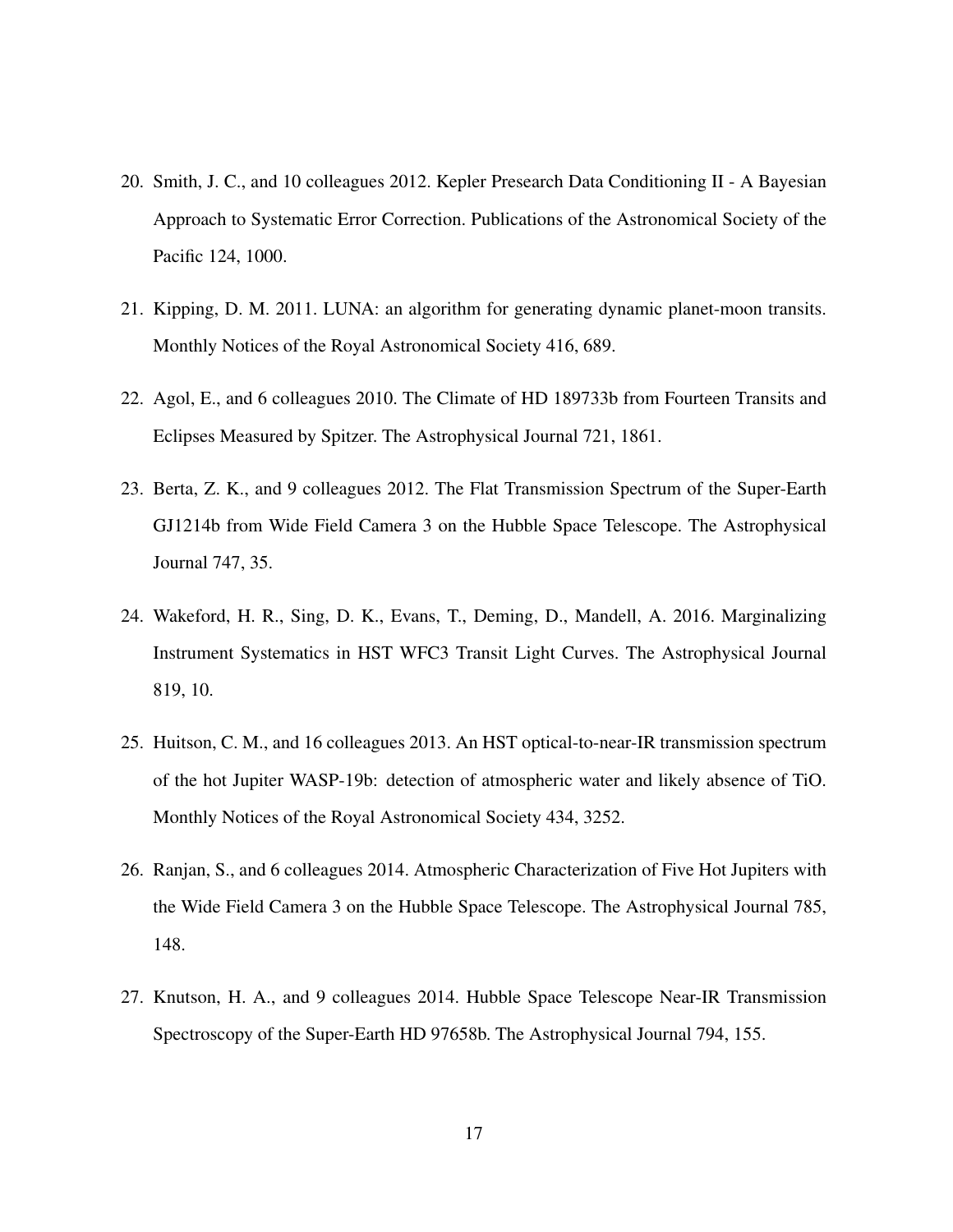- 28. Stevenson, K. B., and 7 colleagues 2014. Transmission Spectroscopy of the Hot Jupiter WASP-12b from 0.7 to 5  $\mu$ m. The Astronomical Journal 147, 161.
- 29. Stevenson, K. B., Bean, J. L., Fabrycky, D., Kreidberg, L. 2014. A Hubble Space Telescope Search for a Sub-Earth-sized Exoplanet in the GJ 436 System. The Astrophysical Journal 796, 32.
- 30. Seager, S., Sasselov, D. D. 2000. Theoretical Transmission Spectra during Extrasolar Giant Planet Transits. The Astrophysical Journal 537, 916.
- 31. de Wit, J., Seager, S. 2013. Constraining Exoplanet Mass from Transmission Spectroscopy. Science 342, 1473.
- 32. Feroz, F., Hobson, M. P. 2008. Multimodal nested sampling: an efficient and robust alternative to Markov Chain Monte Carlo methods for astronomical data analyses. Monthly Notices of the Royal Astronomical Society 384, 449.
- 33. Feroz, F., Hobson, M. P., Bridges, M. 2009. MULTINEST: an efficient and robust Bayesian inference tool for cosmology and particle physics. Monthly Notices of the Royal Astronomical Society 398, 1601.
- 34. Kass, R. E. & Raftery, A. E. 1995. Bayes Factors. *Journal of the American Statistical Association*, 90, 773.
- 35. Chen, J., Kipping, D. 2017. Probabilistic Forecasting of the Masses and Radii of Other Worlds. The Astrophysical Journal 834, 17.
- 36. Kipping, D. M. 2010. How to weigh a star using a moon. Monthly Notices of the Royal Astronomical Society 409, L119.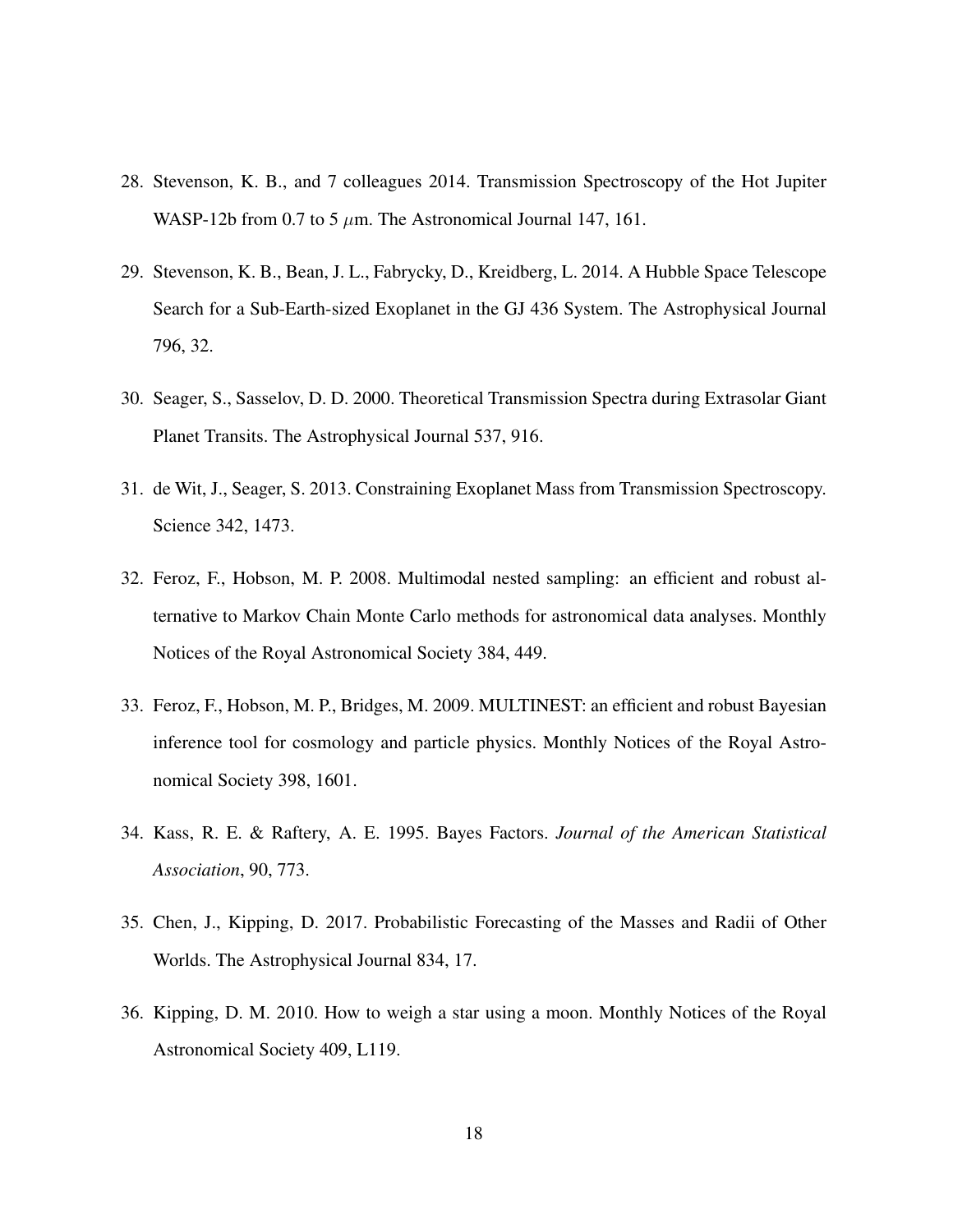- 37. Cilibrasi, M., Szulágyi, J., Mayer, L., Drażkowska, J., Miguel, Y., Inderbitzi, P. 2018. Satellites Form Fast & Late: a Population Synthesis for the Galilean Moons. ArXiv e-prints arXiv:1801.06094.
- 38. Kempton, E. M.-R., Lupu, R., Owusu-Asare, A., Slough, P., Cale, B. 2017. Exo-Transmit: An Open-Source Code for Calculating Transmission Spectra for Exoplanet Atmospheres of Varied Composition. Publications of the Astronomical Society of the Pacific 129, 44402.
- 39. Agnor, C. B., Hamilton, D. P. 2006. Neptune's capture of its moon Triton in a binary-planet gravitational encounter. Nature 441, 192.
- 40. Berger, T. A., Huber, D., Gaidos, E., van Saders, J. L. 2018. Revised Radii of Kepler Stars and Planets using Gaia Data Release 2. ArXiv e-prints arXiv:1805.00231.
- 41. Ochiai, H., Nagasawa, M., Ida, S. 2014. Extrasolar Binary Planets. I. Formation by Tidal Capture during Planet-Planet Scattering. The Astrophysical Journal 790, 92.
- 42. Dalba, P. A., Muirhead, P. S., Croll, B., Kempton, E. M.-R. 2017. Kepler Transit Depths Contaminated By a Phantom Star. The Astronomical Journal 153, 59.
- 43. Bryson, S. T., and 10 colleagues 2010. The Kepler Pixel Response Function. The Astrophysical Journal 713, L97.
- 44. Schlafly, E. F., Finkbeiner, D. P. 2011. Measuring Reddening with Sloan Digital Sky Survey Stellar Spectra and Recalibrating SFD. The Astrophysical Journal 737, 103.
- 45. Kümmel, M., Walsh, J. R., Pirzkal, N., Kuntschner, H., Pasquali, A. 2009. The Slitless Spectroscopy Data Extraction Software aXe. Publications of the Astronomical Society of the Pacific 121, 59.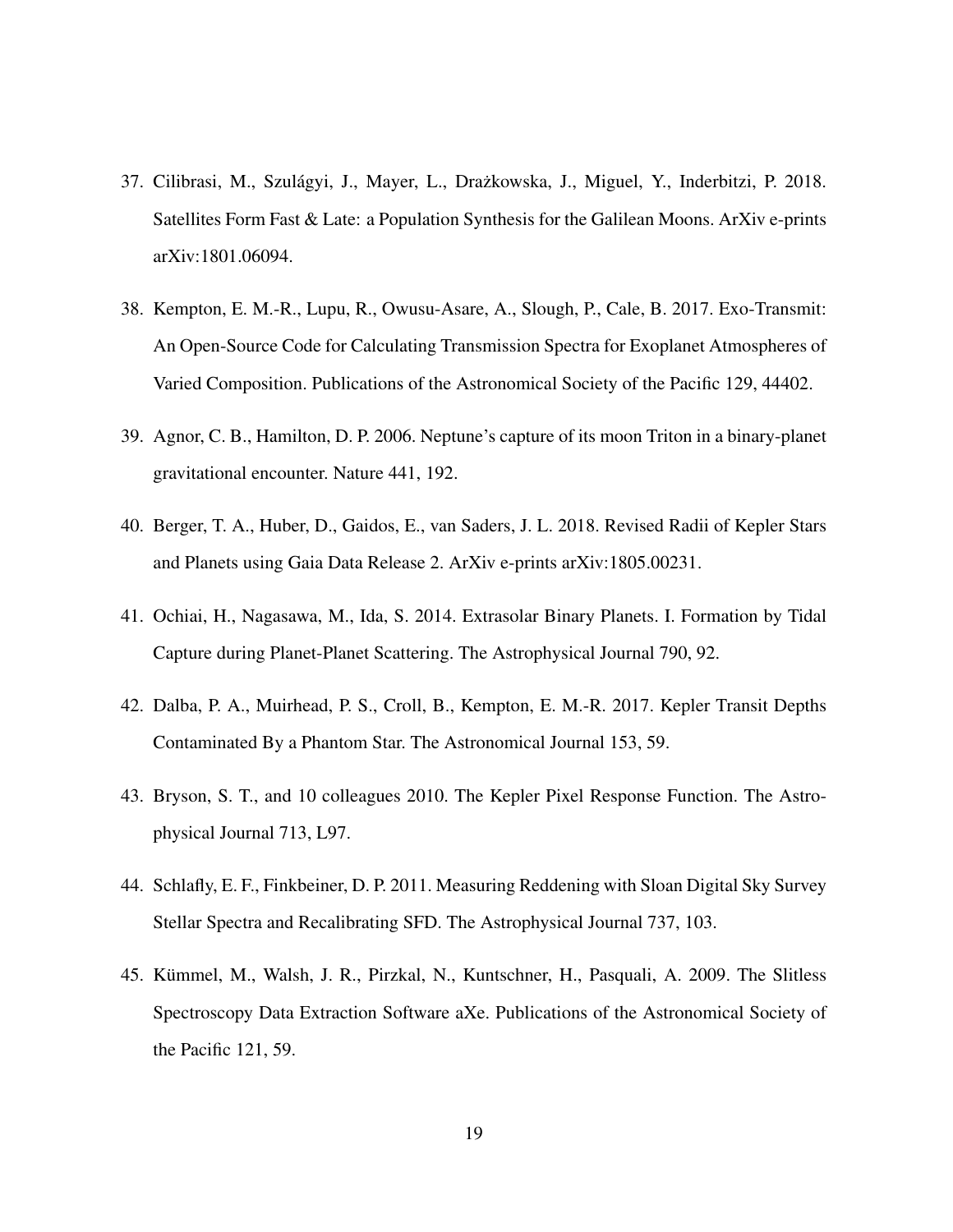- 46. Bertin, E., Arnouts, S. 2010. SExtractor: Source Extractor. Astrophysics Source Code Library ascl:1010.064.
- 47. Kümmel, M., Kuntschner, H., Walsh, J. R., Bushouse, H. 2011. Master sky images for the WFC3 G102 and G141 grisms.Space Telescope WFC Instrument Science Report.
- 48. Jones, E., Oliphant, T., Peterson, P., et al. 2001, http://www.scipy.org
- 49. Deming, D., and 20 colleagues 2013. Infrared Transmission Spectroscopy of the Exoplanets HD 209458b and XO-1b Using the Wide Field Camera-3 on the Hubble Space Telescope. The Astrophysical Journal 774, 95.
- 50. Deming, D., Harrington, J., Seager, S., Richardson, L. J. 2006. Strong Infrared Emission from the Extrasolar Planet HD 189733b. The Astrophysical Journal 644, 560.
- 51. Knutson, H. A., and 8 colleagues 2007. A map of the day-night contrast of the extrasolar planet HD 189733b. Nature 447, 183.
- 52. Charbonneau, D., and 7 colleagues 2008. The Broadband Infrared Emission Spectrum of the Exoplanet HD 189733b. The Astrophysical Journal 686, 1341.
- 53. Freedman, R. S., Marley, M. S., Lodders, K. 2008. Line and Mean Opacities for Ultracool Dwarfs and Extrasolar Planets. The Astrophysical Journal Supplement Series 174, 504.
- 54. Freedman, R. S., Lustig-Yaeger, J., Fortney, J. J., Lupu, R. E., Marley, M. S., Lodders, K. 2014. Gaseous Mean Opacities for Giant Planet and Ultracool Dwarf Atmospheres over a Range of Metallicities and Temperatures. The Astrophysical Journal Supplement Series 214, 25.
- 55. Lupu, R. E., and 8 colleagues 2014. The Atmospheres of Earthlike Planets after Giant Impact Events. The Astrophysical Journal 784, 27.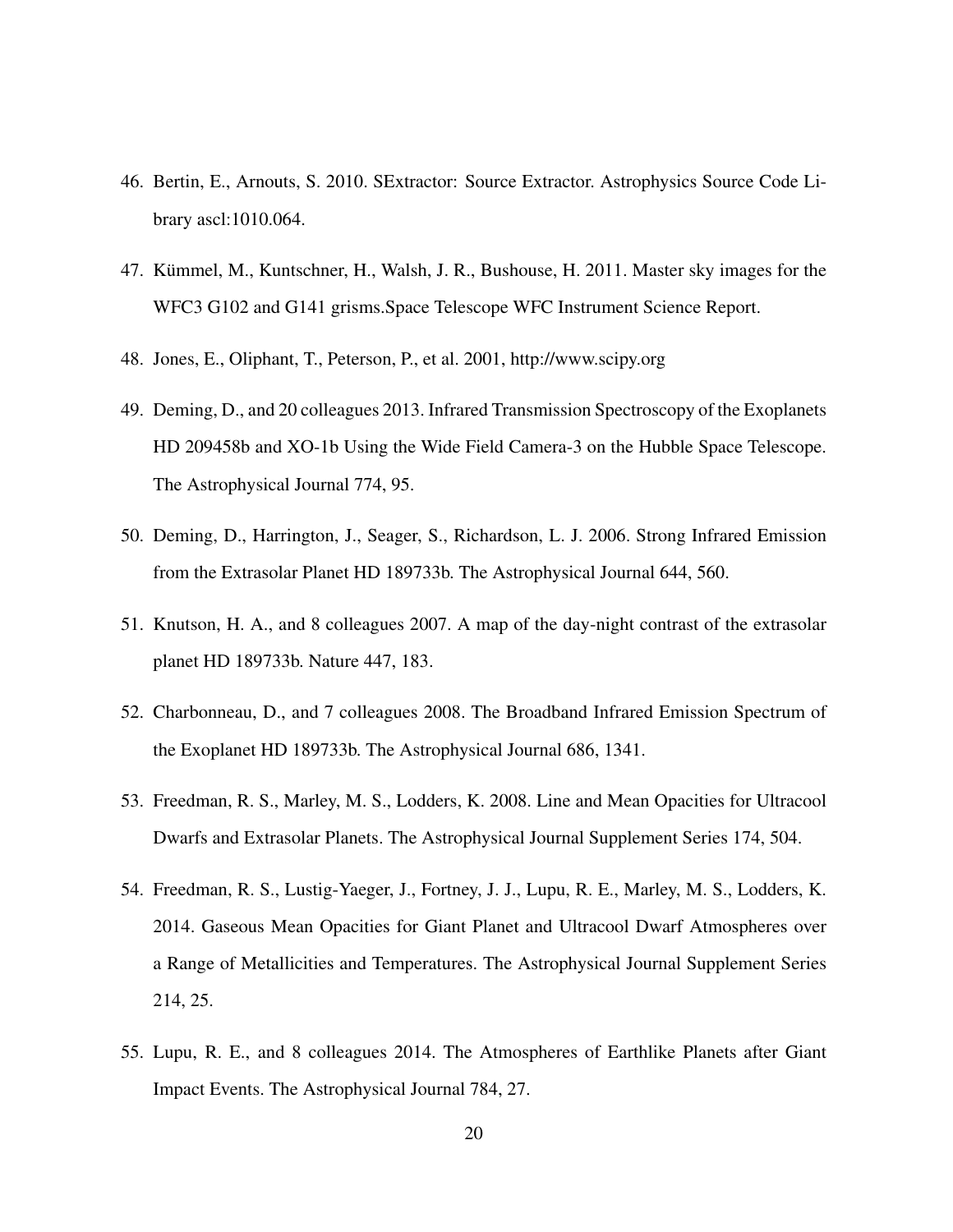- 56. Luri, X., Brown, A. G. A., Sarro, L. M., et al. 2018, "Gaia Data Release 2: using Gaia parallaxes", arXiv e-print:1804.09376
- 57. Morton, T. 2015, isochrones: Stellar model grid package, Astrophysics Source Code Library.
- 58. Foreman-Mackey, D., Hogg, D. W., Lang, D., Goodman, J. 2013, "emcee: The MCMC Hammer", PASP, 125, 306.
- 59. Huber, D., Bryson, S. T., Haas, M. R., et al. 2016, "The K2 Ecliptic Plane Input Catalog (EPIC) and Stellar Classifications of 138,600 Targets in Campaigns 1-8", ApJS, 224, 2.
- 60. Kipping, D. M., Bakos, G. Á., Buchhave, L., Nesvorný, D., Schmitt, A. 2012. The Hunt for Exomoons with Kepler (HEK). I. Description of a New Observational project. The Astrophysical Journal 750, 115.
- 61). Skilling, J. 2004. Nested Sampling. American Institute of Physics Conference Series 395.
- 62. Kipping, D. M. 2013. Efficient, uninformative sampling of limb darkening coefficients for two-parameter laws. Monthly Notices of the Royal Astronomical Society 435, 2152.
- 63. Kipping, D. M., and 7 colleagues 2015. The Hunt for Exomoons with Kepler (HEK): V. A Survey of 41 Planetary Candidates for Exomoons. The Astrophysical Journal 813, 14.
- 64. Agol, E., Deck, K. 2016. TTVFaster: First order eccentricity transit timing variations (TTVs). Astrophysics Source Code Library ascl:1604.012.
- 65. Carter, J. A., Yee, J. C., Eastman, J., Gaudi, B. S., Winn, J. N. 2008. Analytic Approximations for Transit Light-Curve Observables, Uncertainties, and Covariances. The Astrophysical Journal 689, 499.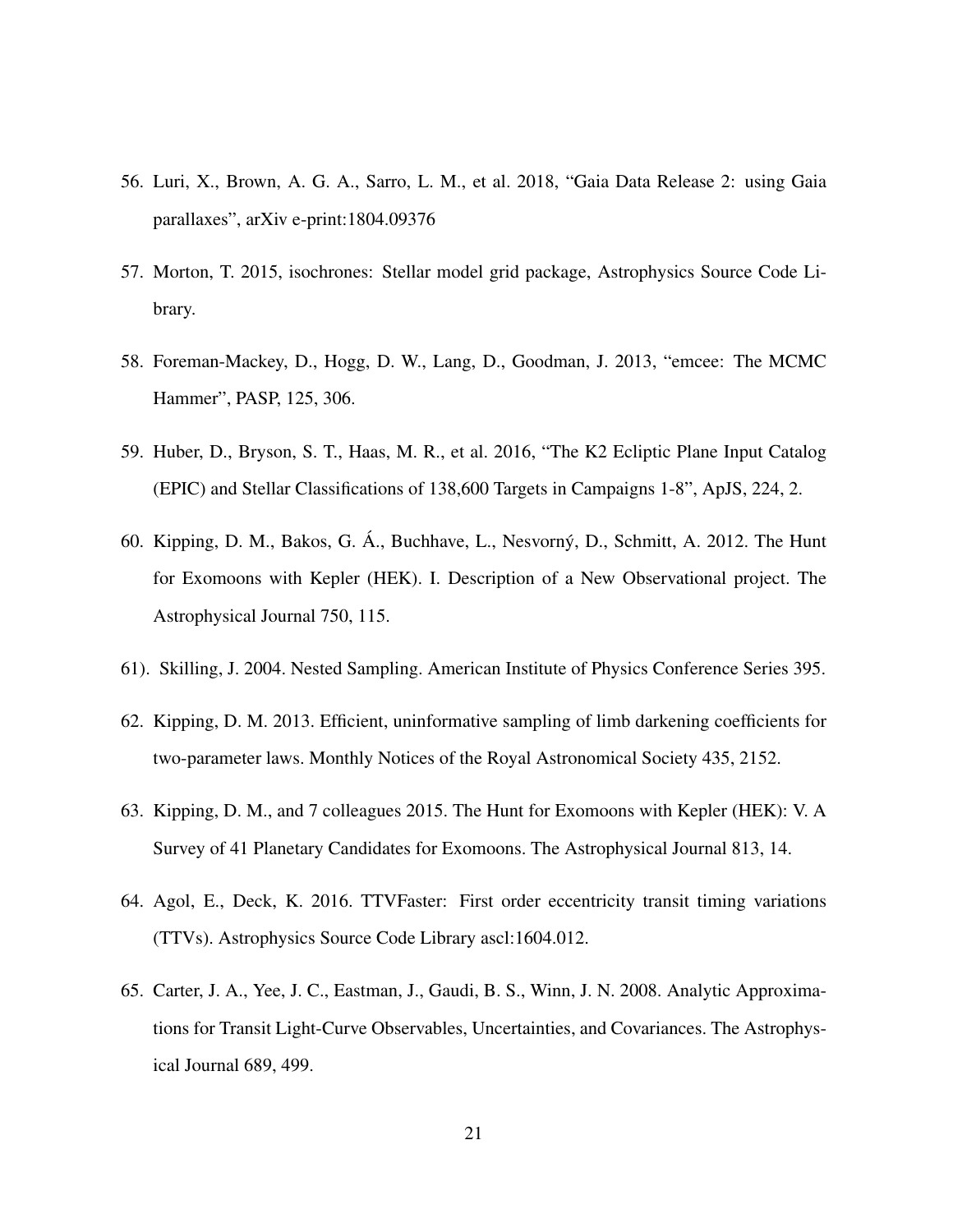- 66. Nesvorný, D., Kipping, D., Terrell, D., Hartman, J., Bakos, G. Á., Buchhave, L. A. 2013. KOI-142, The King of Transit Variations, is a Pair of Planets near the 2:1 Resonance. The Astrophysical Journal 777, 3.
- 67. Szabó, G. M., Pál, A., Derekas, A., Simon, A. E., Szalai, T., Kiss, L. L. 2012. Spin-orbit resonance, transit duration variation and possible secular perturbations in KOI-13. Monthly Notices of the Royal Astronomical Society 421, L122.
- 68. Kipping, D. M. 2014. Characterizing distant worlds with asterodensity profiling. Monthly Notices of the Royal Astronomical Society 440, 2164.
- 69. Agnor, C. B., Hamilton, D. P. 2006. Neptune's capture of its moon Triton in a binary-planet gravitational encounter. Nature 441, 192.

## Acknowledgements

1. The authors wish to thank STScI staff scientists Bill Januszewski and Kevin Stevenson for their critical contributions during the planning and execution of the HST observation. We also thank Jon Jenkins at NASA and Paul Dalba at Boston University for useful discussions regarding source contamination in the *Kepler* data. Members of the Cool Worlds Lab at Columbia University (Ruth Angus, Jingjing Chen, Jorge Cortes, Tiffany Jansen, Moiya McTier, Emily Sandford, and Adam Wheeler) provided valuable feedback at every stage of this analysis. We are also grateful to members of the HEK project for their continued support throughout the early years of our program. Finally, we thank Travis Berger and collaborators for sharing their *Gaia*-derived posteriors for the target's radius.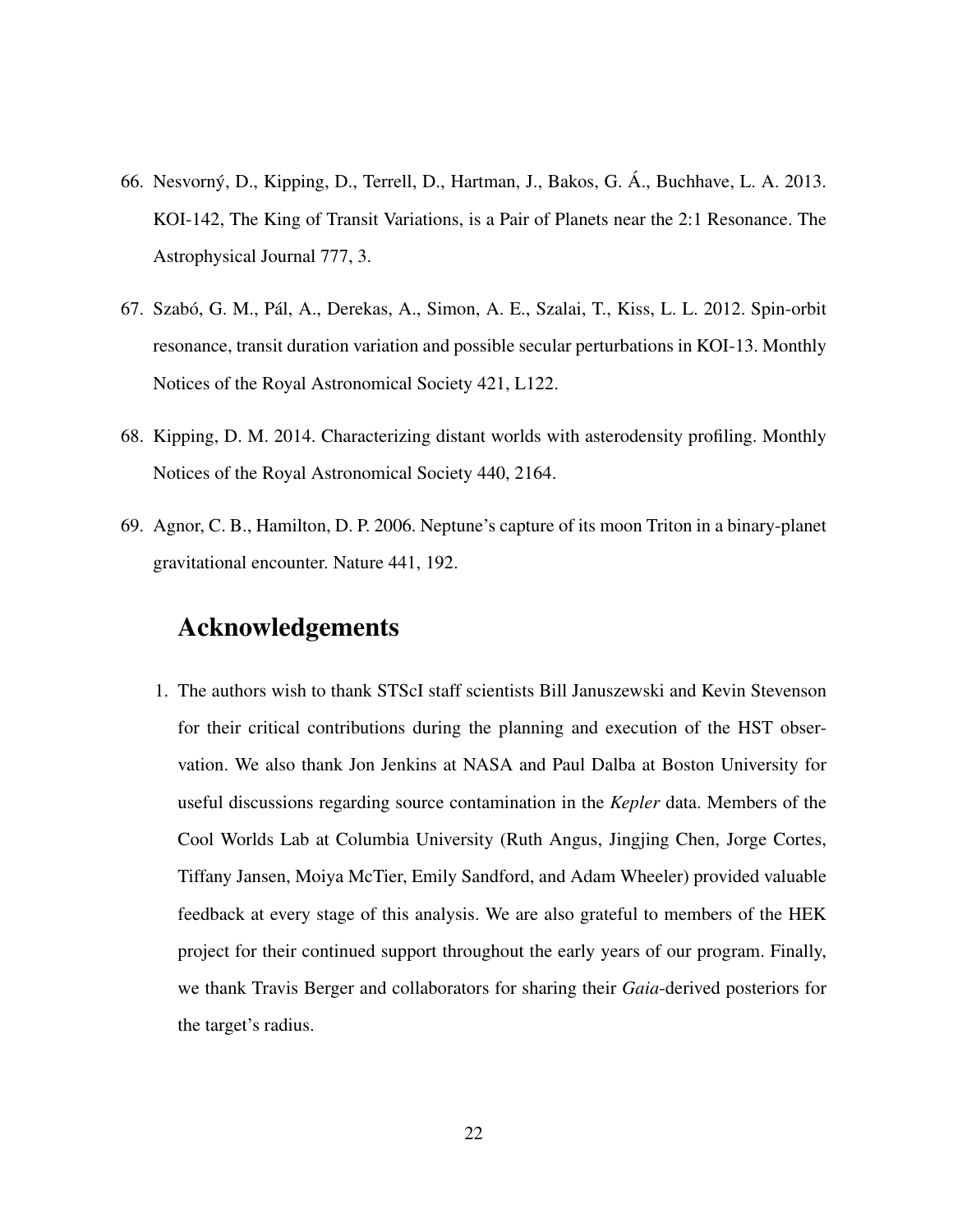- 1. Funding and Support: Analysis was carried out in part on the NASA Supercomputer PLEIADES (Grant #HEC-SMD-17-1386). AT is supported through the NSF Graduate Research Fellowship (DGE 16-44869). DK is supported by the Alfed P. Sloan Foundation Fellowship. This work is based in part on observations made with the NASA/ESA Hubble Space Telescope, obtained at the Space Telescope Science Institute, which is operated by the Association of Universities for Research in Astronomy, Inc., under NASA contract NAS 5-26555. These observations are associated with program #GO-15149. Support for program #GO-15149 was provided by NASA through a grant from the Space Telescope Science Institute, which is operated by the Association of Universities for Research in Astronomy, Inc., under NASA contract NAS 5-26555. This paper includes data collected by the *Kepler* Mission. Funding for the *Kepler* Mission is provided by the NASA Science Mission directorate. This research has made use of the Exoplanet Follow-up Observation Program website, which is operated by the California Institute of Technology, under contract with the National Aeronautics and Space Administration under the Exoplanet Exploration Program.
- 1. Software This work made use of Numpy, Scipy, Pandas, Matplotlib, Astropy, TTVfaster, Exo-Transmit, forecaster, LUNA and MULTINEST.

## List of Supplementary Materials

- 1. Materials and Methods
- 2. Tables S1-S4
- 3. Figures S1-S12
- 4. References (42-69)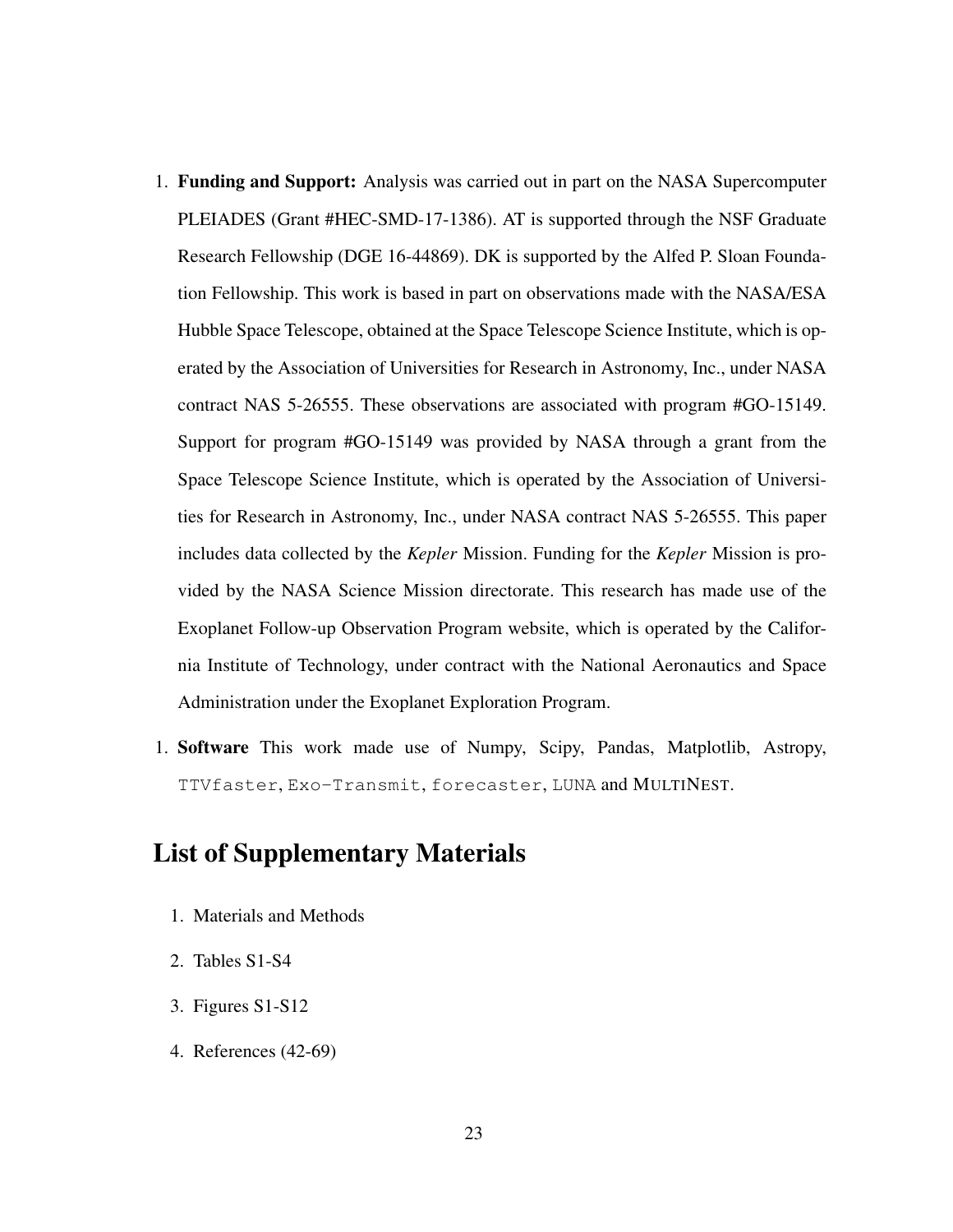Table 1: Bayesian evidences ( $Z$ ) and maximum likelihoods ( $\hat{L}$ ) from our combined fits using *Kepler* and new HST data. Kepler+HST fits. The subscripts are P for planet model, T for planetary TTV model, Z for a zero-radius moon model and M for moon model. The three columns are for each trend model attempted.

|                                                                                                 | linear             | quadratic          | exponential        |
|-------------------------------------------------------------------------------------------------|--------------------|--------------------|--------------------|
| $\log Z_{\rm P}$                                                                                | $6302.79 \pm 0.11$ | $6306.68 \pm 0.11$ | $6308.41 \pm 0.11$ |
| $\log \mathcal{Z}_{\rm T}$                                                                      | $6304.86 \pm 0.11$ | $6308.81 \pm 0.12$ | $6305.11 \pm 0.11$ |
| $\log Z_{\rm Z}$                                                                                | $6306.84 \pm 0.11$ | $6311.12 \pm 0.12$ | $6310.82 \pm 0.12$ |
| $\log \mathcal{Z}_{\rm M}$                                                                      | $6315.73 \pm 0.12$ | $6312.92 \pm 0.12$ | $6314.01 \pm 0.12$ |
| $2\log K(\mathcal{Z}_{\mathrm{M}}^{\prime}/\mathcal{Z}_{\mathrm{P}}^{\prime})$                  | $1.00 \pm 0.22$    |                    |                    |
| $2\log(\mathcal{Z}_{\rm M}/\mathcal{Z}_{\rm P})$                                                | $25.88 \pm 0.32$   | $12.47 \pm 0.33$   | $11.19 \pm 0.32$   |
| $2\log(\mathcal{Z}_{\rm M}/\mathcal{Z}_{\rm T})$                                                | $21.72 \pm 0.33$   | $8.21 \pm 0.34$    | $17.81 \pm 0.33$   |
| $2\log(\mathcal{Z}_{\rm M}/\mathcal{Z}_{\rm Z})$                                                | $17.77 \pm 0.33$   | $3.61 \pm 0.33$    | $6.38 \pm 0.34$    |
| $\Delta\chi_{\rm PM}^{\prime 2} = 2\log(\hat{\mathcal{L}}_{\rm M}'/\hat{\mathcal{L}}_{\rm P}')$ | 18.66              |                    |                    |
| $\Delta \chi_{\rm PM}^2 = 2 \log (\mathcal{L}_{\rm M}/\mathcal{L}_{\rm P})$                     | 54.93              | 41.04              | 41.57              |
| $\Delta \chi^2_{\rm TM} = 2 \log (\mathcal{L}_{\rm M}/\mathcal{L}_{\rm T})$                     | 35.69              | 23.97              | 38.71              |
| $\Delta \chi^2_{\rm ZM} = 2 \log (\mathcal{L}_{\rm M}/\mathcal{L}_{\rm Z})$                     | 33.68              | 19.59              | 19.22              |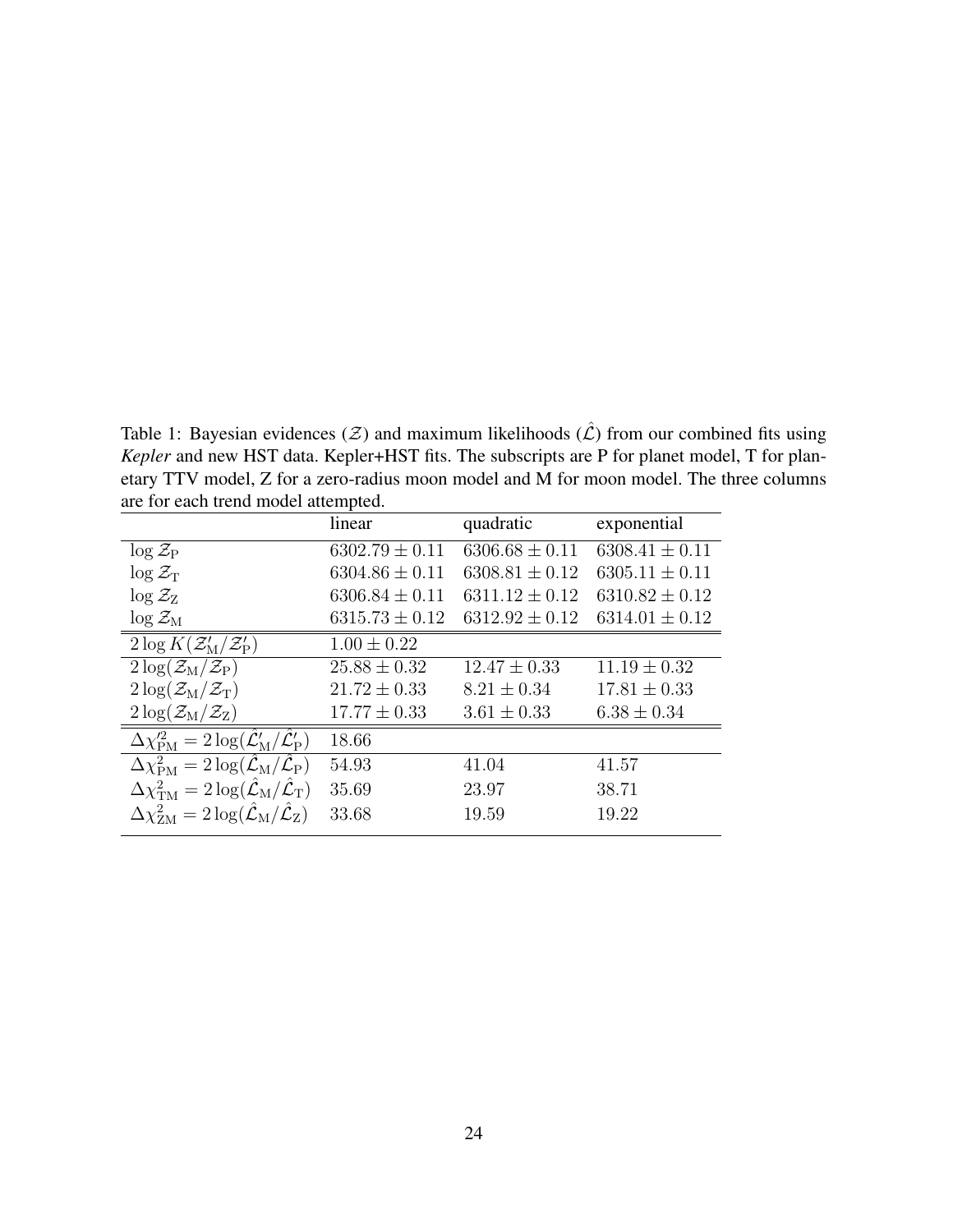Table 2: Median and ±34.1% quantile range of the *a posteriori* model parameters from model M, where each column defined a different visit-long trend model. Top panel gives the credible intervals for the actual parameters used in the fit, and the lower panel gives a selection of relevant derived parameters conditioned upon our revised stellar parameters. The quoted inclination of the satellite is the inclination modulo 90 degrees.

| parameter                                         | linear                                                 | quadratic                          | exponential                            |
|---------------------------------------------------|--------------------------------------------------------|------------------------------------|----------------------------------------|
| photodynamics only                                |                                                        |                                    |                                        |
| $R_{P,\text{Kep}}/R_{\star}$                      | $0.06075^{+0.00062}_{-0.00065}$                        | $0.06061^{+0.00068}_{-0.00073}$    | $0.06072_{-0.00063}^{+0.0062}$         |
| $R_{P,\text{HST}}/R_{P,\text{Kep}}$               | $0.998\substack{+0.013 \\ -0.013}$                     | $1.009_{-0.017}^{+0.019}$          | $1.006_{-0.014}^{+0.014}$              |
| $\rho_{\star,\text{LC}}$ [g cm <sup>-3</sup> ]    | $424^{+9}_{-16}$                                       | $424^{+9}_{-15}$                   | $425^{+9}_{-14}$                       |
| $\boldsymbol{b}$                                  | $0.104^{+0.084}_{-0.066}$                              | $0.099_{-0.063}^{+0.088}$          | $0.096_{-0.058}^{+0.078}$              |
| $P_P$ [days]                                      | $287.37278^{\mathrm {+0.00075}}_{\mathrm {-0.00065}}$  | $287.3727^{+0.0022}_{-0.0015}$     | $287.37269^{+0.00074}_{-0.00076}$      |
| $\tau_0$ [BJD <sub>UTC</sub> ]                    | $2456043.9587^{\mathrm {+0.0027}}_{\mathrm {-0.0027}}$ | $2456043.9572_{-0.0093}^{+0.0033}$ | $56043.9585\substack{+0.0025\-0.0029}$ |
| $q_{1,\text{Kep}}$                                | $0.45_{-0.14}^{+0.19}$                                 | $0.44_{-0.15}^{+0.19}$             | $0.45^{+0.18}_{-0.14}$                 |
| $q_{2,\text{Kep}}$                                | $0.31_{-0.15}^{+0.19}$                                 | $0.32_{-0.16}^{+0.20}$             | $0.31_{-0.15}^{+0.19}$                 |
| $q_{1,\text{HST}}$                                | $0.087^{+0.057}_{-0.041}$                              | $0.096_{-0.045}^{+0.064}$          | $0.087\substack{+0.056 \\ -0.040}$     |
| $q_{2,\text{HST}}$                                | $0.25_{-0.15}^{+0.25}$                                 | $0.21_{-0.14}^{+0.23}$             | $0.22^{+0.22}_{-0.14}$                 |
| $P_S$ [days]                                      | $22^{+17}_{-9}$                                        | $24^{+18}_{-11}$                   | $22^{+15}_{-9}$                        |
| $a_{SP}/R_P$                                      | $45^{+10}_{-5}$                                        | $36^{+10}_{-13}$                   | $42^{+7}_{-4}$                         |
| $\phi_S$ [°]                                      | $179^{+136}_{-70}$                                     | $141^{+161}_{-65}$                 | $160^{+150}_{-60}$                     |
| $i_S$ [°]                                         | $42^{+15}_{-18}$                                       | $49^{+21}_{-22}$                   | $43^{+15}_{-19}$                       |
| $\Omega_S$ [°]                                    | $0^{+142}_{-83}$                                       | $12^{+132}_{-113}$                 | $8^{+136}_{-81}$                       |
| $(M_S/M_P)$                                       | $0.0141^{+0.0048}_{-0.0039}$                           | $0.0196_{-0.0071}^{+0.0294}$       | $0.0149_{-0.0038}^{+0.0052}$           |
| $(R_S/R_P)^*$                                     | $0.431_{-0.036}^{+0.033}$                              | $0.271_{-0.099}^{+0.150}$          | $0.363_{-0.079}^{+0.048}$              |
| $\Delta a_0$ [ppm]                                | $330^{+120}_{-120}$                                    | $180^{+170}_{-210}$                | $220^{+130}_{-140}$                    |
| + stellar properties                              |                                                        |                                    |                                        |
| $R_{\star} [R_{\odot}]$                           | $1.73_{-0.22}^{+0.24}$                                 | $1.73_{-0.22}^{+0.24}$             | $1.73_{-0.22}^{+0.24}$                 |
| $M_{\star}$ [ $M_{\odot}$ ]                       | $1.04_{-0.06}^{+0.08}$                                 | $1.04_{-0.06}^{+0.08}$             | $1.04^{+0.08}_{-0.06}$                 |
| $\rho_{\star,\mathrm{iso}}$ [kg m <sup>-3</sup> ] | $0.29^{+0.13}_{-0.09}$                                 | $0.29^{+0.13}_{-0.09}$             | $0.29^{+0.13}_{-0.09}$                 |
| $e_{\min}^{\dagger}$                              | $0.13_{-0.09}^{+0.11}$                                 | $0.13_{-0.09}^{+0.11}$             | $0.13_{-0.09}^{+0.11}$                 |
| $R_P[R_{\oplus}]$                                 | $11.4^{+1.6}_{-1.5}$                                   | $11.4^{+1.6}_{-1.4}$               | $11.4^{+1.6}_{-1.4}$                   |
| $\log_{10}(M_P/M_\odot)$                          | $2.86^{+0.48}_{-0.50}$                                 | $2.40_{-0.72}^{+0.70}$             | $2.75^{+0.53}_{-0.54}$                 |
| $a_P$ [AU]                                        | $0.98^{+0.14}_{-0.13}$                                 | $0.98^{+0.14}_{-0.12}$             | $0.98^{+0.14}_{-0.12}$                 |
| $R_S[R_{\oplus}]$                                 | $4.90_{-0.72}^{+0.79}$                                 | $3.09_{-1.19}^{+1.71}$             | $4.05_{-1.01}^{+0.86}$                 |
| $\log_{10}(M_S/M_\odot)$                          | $1.00^{+0.46}_{-0.48}$                                 | $0.74_{-0.52}^{+0.56}$             | $0.93_{-0.50}^{+0.49}$                 |
| $S_{\text{eff}}\left[S_{\oplus}\right]$           | $2.65^{+0.19}_{-0.16}$                                 | $2.64_{-0.16}^{+0.18}$             | $2.64^{+0.18}_{-0.16}$                 |
| + forecaster                                      |                                                        |                                    |                                        |
| $\log_{10}(M_P/M_\odot)$                          | $3.12^{+0.26}_{-0.27}$                                 | $2.65_{-0.52}^{+0.50}$             | $3.01_{-0.30}^{+0.26}$                 |
| $\log_{10}(M_S/M_\odot)$                          | $1.27^{+0.29}_{-0.30}$                                 | $1.11^{+0.55}_{-0.58}$             | $1.20_{-0.34}^{+0.32}$                 |
| $M_P$ [ $M_J$ ]                                   | [1.2, 12.5]                                            | [0.2, 9.0]                         | [0.6, 10.5]                            |
| $M_S$ [ $M_{\odot}$ ]                             | [4.4, 68]                                              | [1.0, 140]                         | [2.6, 76]                              |
| $K$ [m/s]                                         | [35, 380]                                              | 2[6, 280]                          | [18, 320]                              |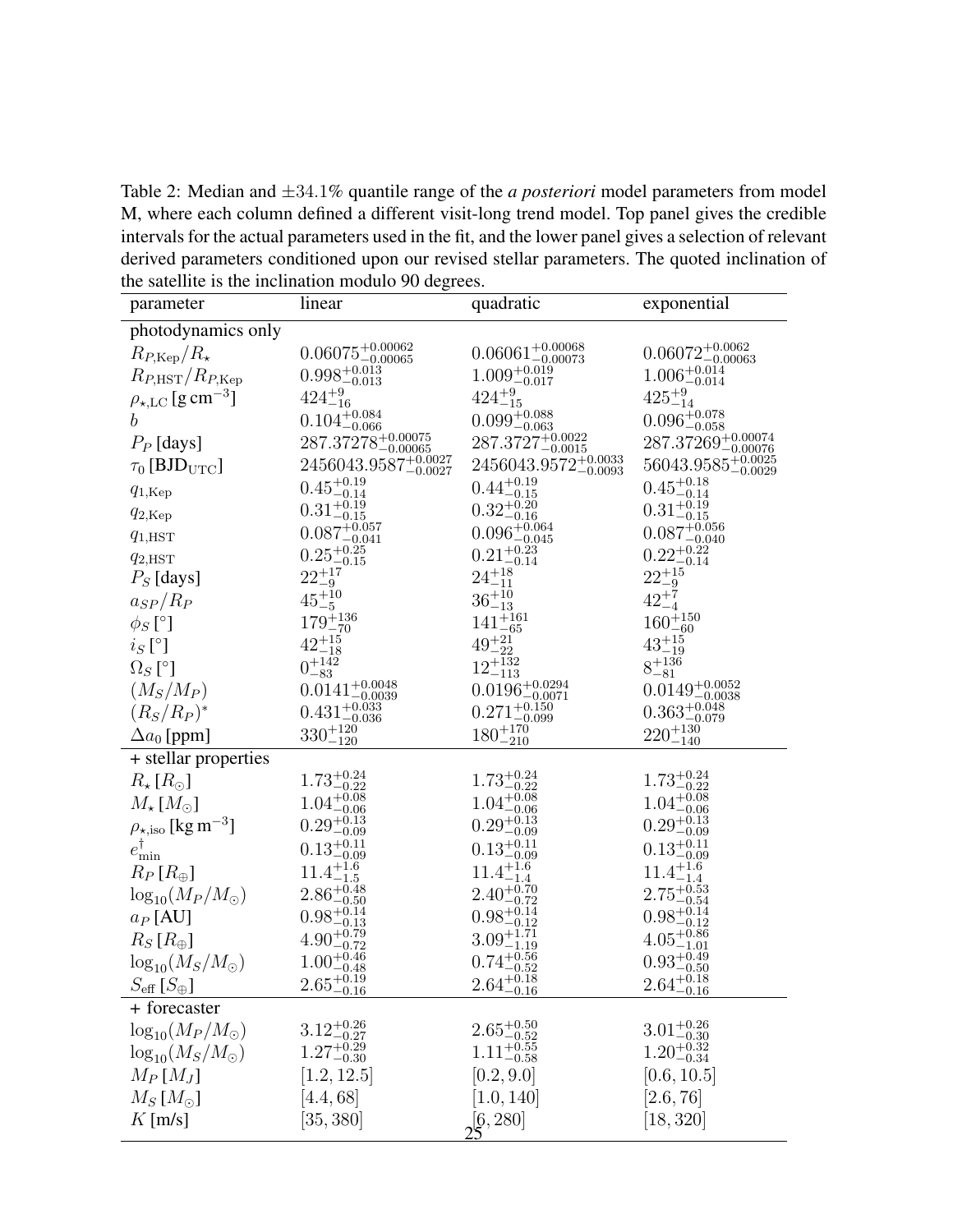

Figure 1: Comparison of five different methods used for detrending the SAP Kepler data. Baselines shown represent the full training set used, except for the local method which is trained on only data immediately surrounding the transits of interest.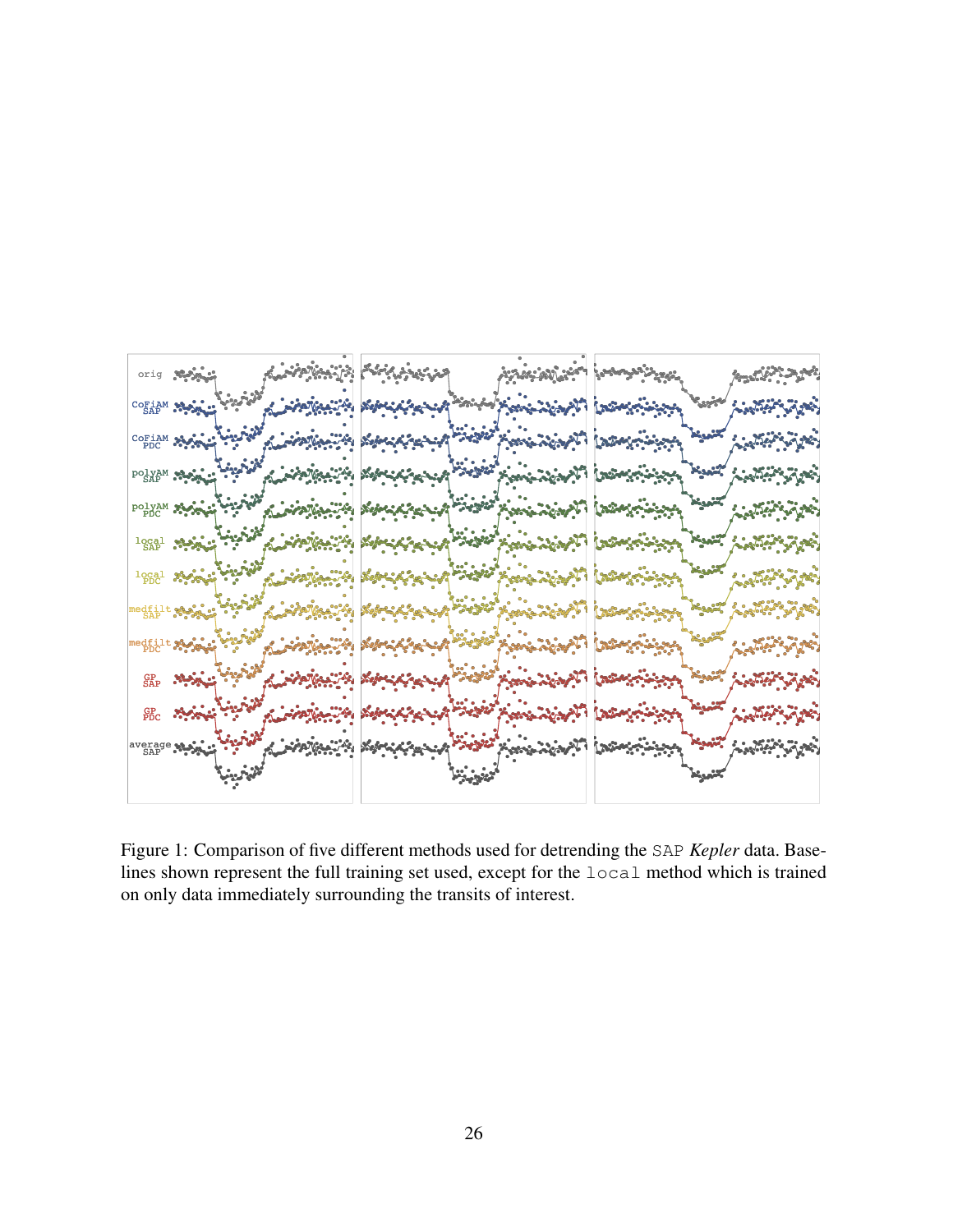

Figure 2: Top row shows the optimal aperture photometry of our target (left) and the best comparison star (right), where the hooks and visit-long trends are clearly present. Points are colored by their exposure number within each HST orbit (triangles represent outliers). Middle row shows a hook-correction using the common exponential ramp model on both stars. Bottom row shows the result from an alternative and novel hook-correction approach introduced in this work.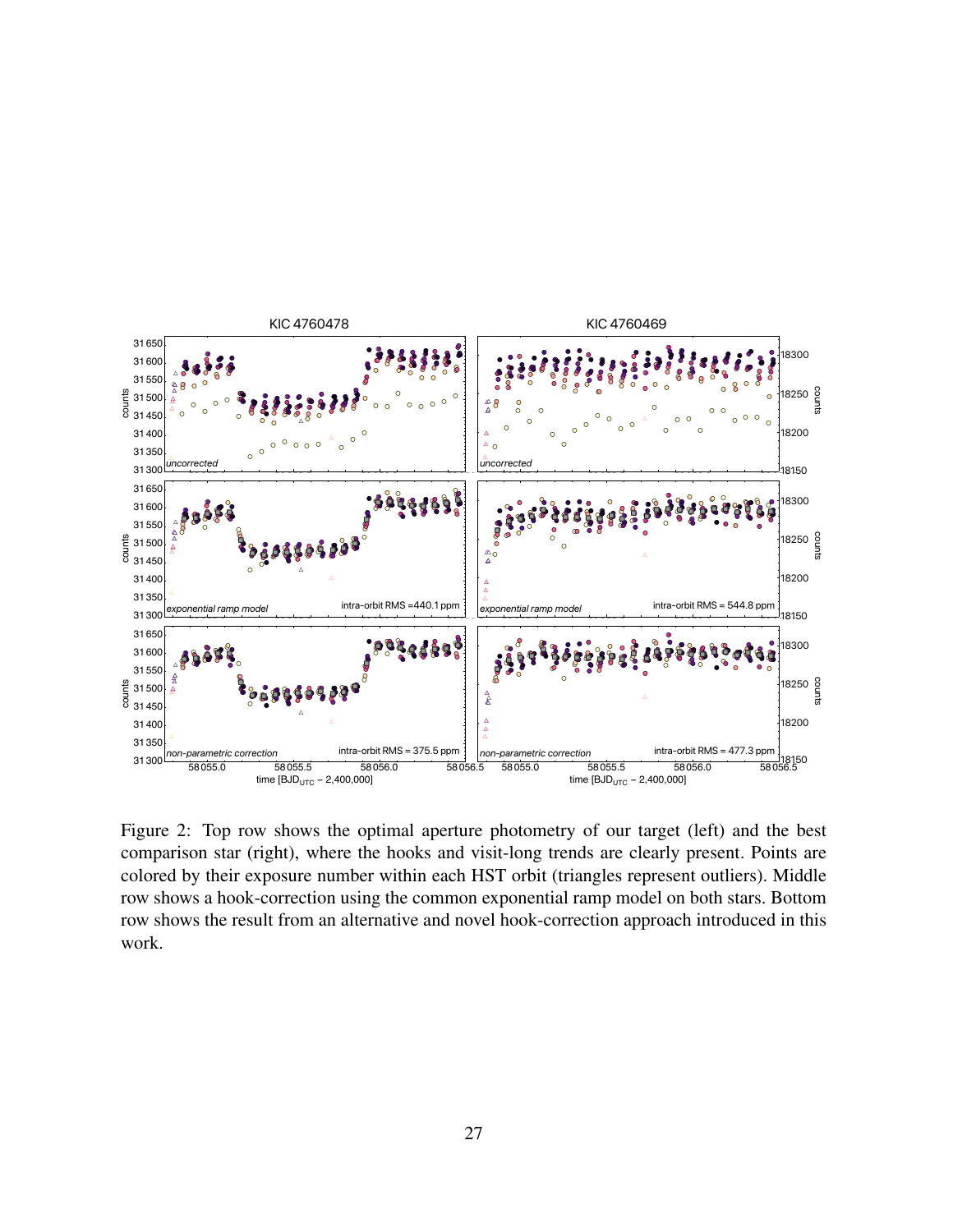

Figure 3: The HST observations with three proposed trends fit to the data (left) and with the trends removed (right). Bottom-right numbers in each row give the Bayes factor between a planet+moon model (model M) and a planet+moon model where the moon radius equals zero (model Z), which tracks the significance of the moon-like dip in isolation.